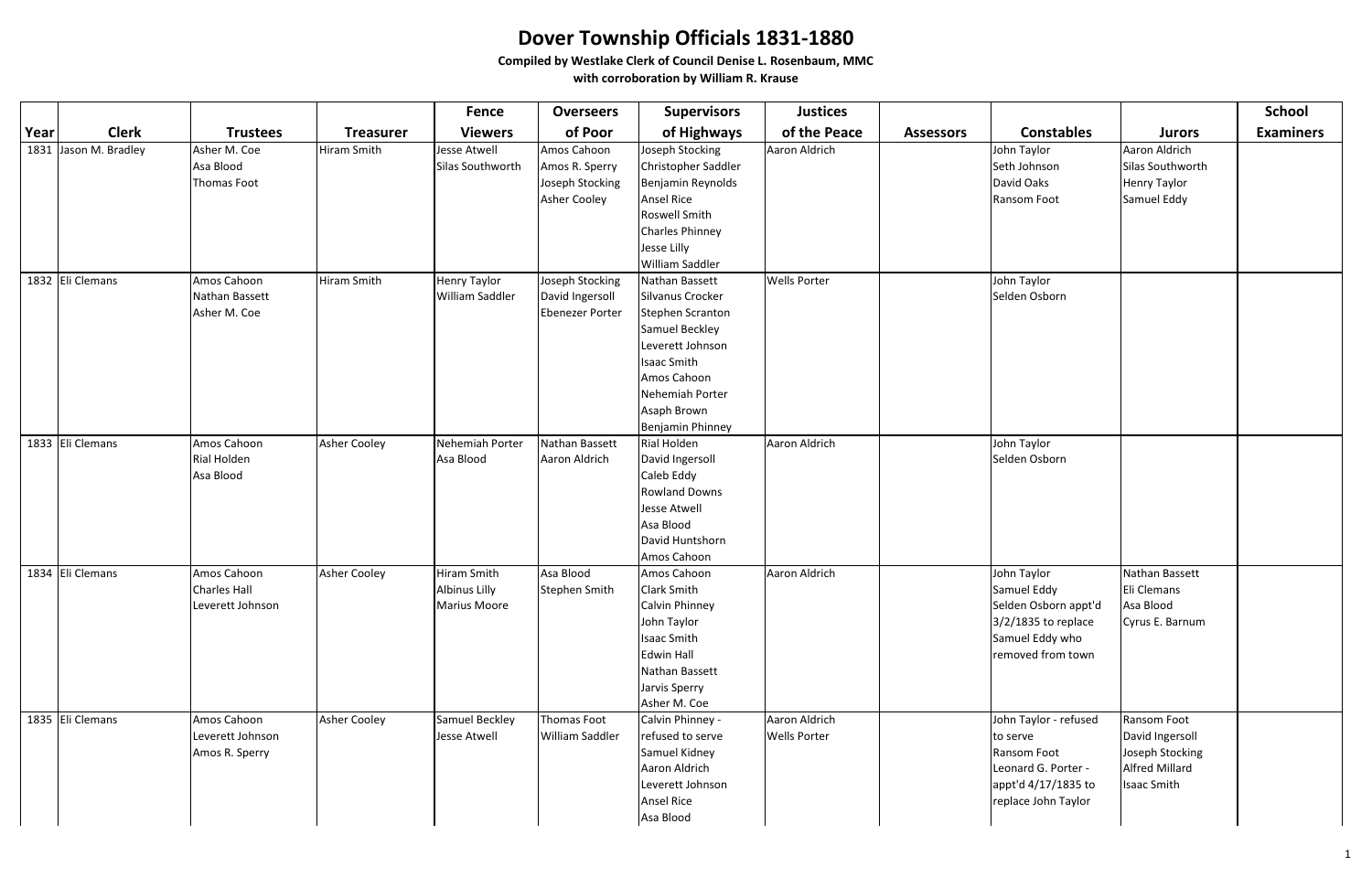|      |                  |                                                       |                     | <b>Fence</b>                                                    | <b>Overseers</b>                                                                                                                                                                                                                     | <b>Supervisors</b>                                                                                                                                                                                                                                                                                      | <b>Justices</b>                      |                  |                                                                                               |                                                                                      | <b>School</b>                                                                                                                                            |
|------|------------------|-------------------------------------------------------|---------------------|-----------------------------------------------------------------|--------------------------------------------------------------------------------------------------------------------------------------------------------------------------------------------------------------------------------------|---------------------------------------------------------------------------------------------------------------------------------------------------------------------------------------------------------------------------------------------------------------------------------------------------------|--------------------------------------|------------------|-----------------------------------------------------------------------------------------------|--------------------------------------------------------------------------------------|----------------------------------------------------------------------------------------------------------------------------------------------------------|
| Year | <b>Clerk</b>     | <b>Trustees</b>                                       | <b>Treasurer</b>    | <b>Viewers</b>                                                  | of Poor                                                                                                                                                                                                                              | of Highways                                                                                                                                                                                                                                                                                             | of the Peace                         | <b>Assessors</b> | <b>Constables</b>                                                                             | <b>Jurors</b>                                                                        | <b>Examiners</b>                                                                                                                                         |
|      |                  |                                                       |                     |                                                                 |                                                                                                                                                                                                                                      | Joseph Stocking<br>Henry Taylor<br>Caleb Eddy<br>James Alexander<br>Saxton Smith<br>Reuben C. Hall<br>Silvanus Phinney -<br>appt'd 4/17/1835 to<br>replace Calvin Phinney<br>Joseph C. Smith                                                                                                            |                                      |                  |                                                                                               |                                                                                      |                                                                                                                                                          |
|      | 1836 Eli Clemans | Amos Cahoon<br>Leverett Johnson<br>Thomas Foot        | Asher Cooley        | <b>Barnabas Hall</b><br>Silvanus Phinney<br><b>Henry Taylor</b> | Hiram Smith<br>Amos R. Sperry -<br>refused to serve<br>Nathan Bassett -<br>appt'd 4/16/1836 Charles Hall<br>to replace Sperry<br>Nathan Bassett -<br>refused to serve<br>David Ingersoll -<br>appt'd 4/26/1836<br>to replace Bassett | Cyrus E. Barnum<br>Dennis Taylor<br>Oliver M. Cross<br><b>Clark Smith</b><br>Eli Clemans<br>David Laflier/Lafler<br>Carlos R. Atwell<br>Asa Smith<br>Reuben Osborn<br>Nathan Bassett<br>Stephen Young<br>Jesse Lilly                                                                                    | <b>Wells Porter</b>                  |                  | Selden Osborn<br>Leonard G. Porter                                                            | Joseph Brown<br>Elias B. Sawyer<br><b>Austin Lilly</b><br>Asher M. Coe               |                                                                                                                                                          |
|      | 1837 Eli Clemans | <b>Thomas Foot</b><br>Leverett Johnson<br>Amos Cahoon | <b>Asher Cooley</b> | Samuel Beckley<br><b>Herod Stocking</b><br>John Porter          | Henry Taylor<br>Aurelius Farr                                                                                                                                                                                                        | Selden Osborn<br>Dennis Dow<br>Thomas Foot<br>David Ingersoll<br>E.B. Sawyer<br>Job Smith<br><b>Justus Stocking</b><br>Phinneas Alexander<br>Jared Farrand<br>James Webb<br>Joseph Brown<br>John Porter<br>Henry Taylor<br>Asher Cooley - appt'd<br>$4/13/1837$ in place of<br>Job Smith<br>Ransom Foot | <b>Wells Porter</b><br>Jason Bradley |                  | Leonard G. Porter<br>Asa Smith<br>John W. Haws - appt'd<br>4/29/1837 in place of<br>Asa Smith | Joseph Hurst<br>Amos R. Sperry<br>Saxton Smith<br>Arza Dickinson<br>Leverett Johnson | Leonard G. Porter<br>Jason Bradley<br>Eli Clemans<br><b>School Directors</b><br>in District #4:<br><b>Albinus Lilly</b><br>Johnson Grimes<br>Andrew Ford |
|      | 1838 Eli Clemans | Amos R. Sperry<br>Nathan Bassett                      | Asher Cooley        | <b>Alfred Millard</b><br>Joseph Stocking                        | Nathan Bassett<br>Leverett Johnson                                                                                                                                                                                                   | Joseph Root<br>Amos Cahoon                                                                                                                                                                                                                                                                              | Jason Bradley<br><b>Wells Porter</b> |                  | Leonard G. Porter<br>James Case                                                               | Johnson Grimes<br>John Taylor                                                        |                                                                                                                                                          |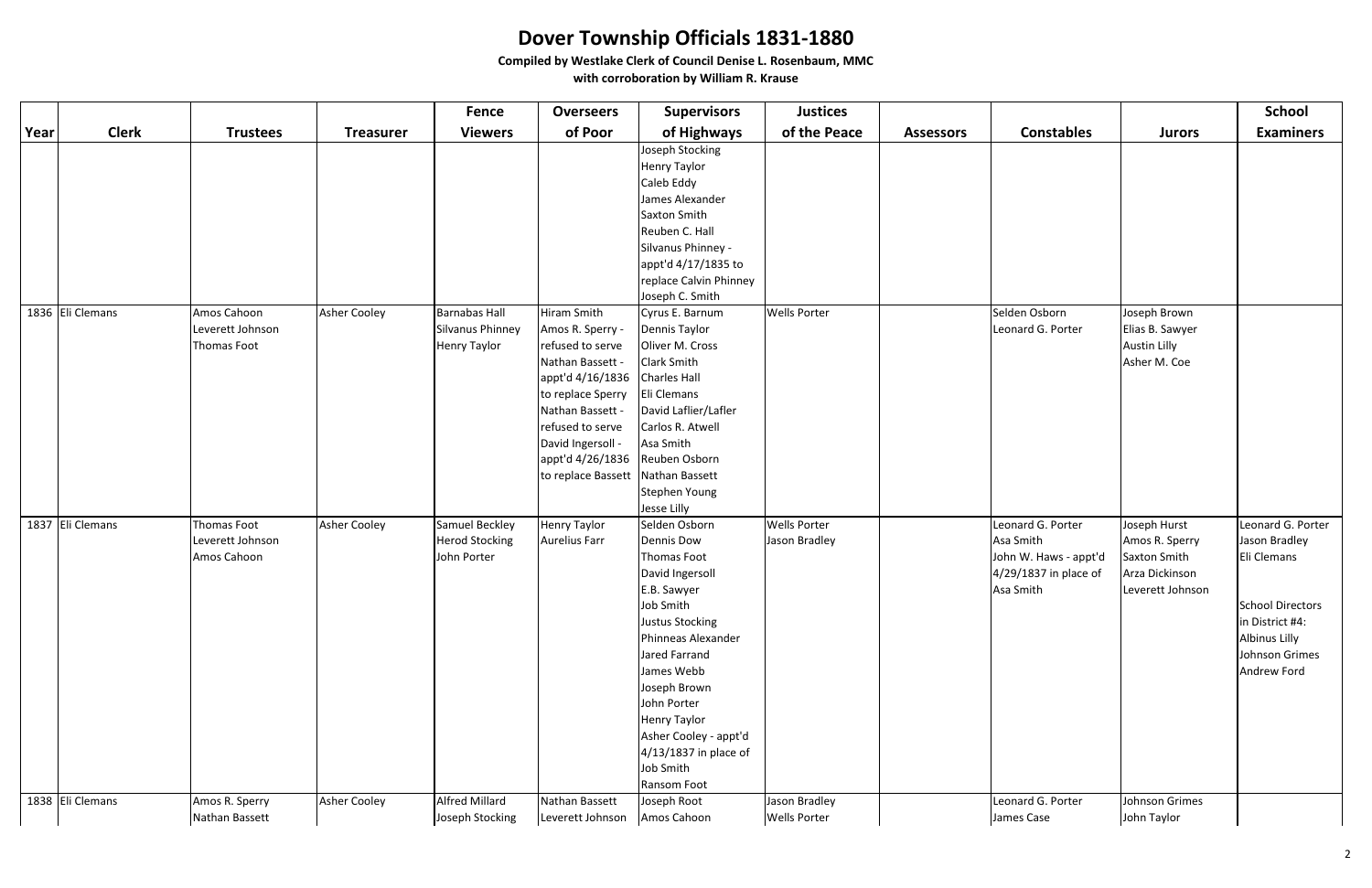|      |                  |                                                                                                                                      |                     | <b>Fence</b>                                                                                  | <b>Overseers</b>                                                                        | <b>Supervisors</b>                                                                                                                                                                                                                                                                                                                       | <b>Justices</b>                    |                  |                                                                                                                               |                                                                     | <b>School</b>    |
|------|------------------|--------------------------------------------------------------------------------------------------------------------------------------|---------------------|-----------------------------------------------------------------------------------------------|-----------------------------------------------------------------------------------------|------------------------------------------------------------------------------------------------------------------------------------------------------------------------------------------------------------------------------------------------------------------------------------------------------------------------------------------|------------------------------------|------------------|-------------------------------------------------------------------------------------------------------------------------------|---------------------------------------------------------------------|------------------|
| Year | <b>Clerk</b>     | <b>Trustees</b>                                                                                                                      | <b>Treasurer</b>    | <b>Viewers</b>                                                                                | of Poor                                                                                 | of Highways                                                                                                                                                                                                                                                                                                                              | of the Peace                       | <b>Assessors</b> | <b>Constables</b>                                                                                                             | <b>Jurors</b>                                                       | <b>Examiners</b> |
|      |                  | <b>Austin Lilly</b>                                                                                                                  |                     | Hiram Smith                                                                                   | Asa Blood - appt'd Joseph Stocking<br>12/3/1838 to fill<br>place of Leverett<br>Johnson | Charles Hall<br>Jesse Lilly<br><b>Austin Lilly</b><br>Ransom Foot<br><b>Barnabas Hall</b><br>Jared Farrand<br>Jesse Atwell<br>Truman Herrick<br>Nathan Bassett<br>Alfred Millard<br>Joseph C. Smith                                                                                                                                      |                                    |                  |                                                                                                                               | Amos Cahoon<br>Algernon S. Farr<br>Caleb Eddy                       |                  |
|      | 1839 Eli Clemans | Leverett Johnson<br>Nathan Bassett<br><b>Austin Lilly</b><br>Joseph Stocking -<br>appt'd 3/2/1840 to fill<br>vacancy of Austin Lilly | <b>Asher Cooley</b> | Isaac Smith<br>Justus Stocking<br>James S. Nichols                                            | Amos R. Sperry<br>Aaron Aldrich                                                         | Dennis Dow<br>Daniel Leffingwell<br>David Oaks<br>Silvanus Smith<br>Isaac Smith<br>Seth Johnson<br>Thomas B. Powell<br>Reuben C. Hall<br>David Holtslander<br>Thomas Foot<br>Amos R. Sperry<br>Arza Dickinson<br>Aurelius Farr<br>Stephen Young<br>Francis Bates - appt'd<br>5/6/1839 to fill<br>vacancy by absence of<br>Amos R. Sperry | <b>Wells Porter</b>                |                  | Dennis P. Johnson<br>James Case<br>David Oaks - appt'd<br>3/2/1840 in place of<br>Dennis P. Johnson<br>removed                | Eli Clemans<br>Charles Hall<br>Asher Cooley<br>Nathan Bassett       |                  |
|      | 1840 Eli Clemans | Leverett Johnson<br>Arza Dickinson<br>Aaron Aldrich                                                                                  | Leonard G. Porter   | Joseph Stocking<br>Stephen Smith -<br>appt'd 8/31/1840<br>Calvin Phinney -<br>appt'd 9/5/1840 | Nathan Bassett<br>Hiram Smith                                                           | Justus Stocking<br>Nehemiah Coburn<br>Amos R. Sperry<br>Stephen Smith<br>David Ingersoll<br>William Saddler<br>Joseph Root<br>Thomas B. Powell<br>Thomas Foot<br>Saxton Smith<br>Algernon S. Farr<br>Job Smith                                                                                                                           | <b>Wells Porter</b><br>Eli Clemans |                  | Charles H. Hall<br>David Holtslander -<br>refused to serve<br>Job Smith - appt'd<br>4/18/1840 to replace<br>David Holtslander | Amos R. Sperry<br>Cyrus E. Barnum<br>Joseph Stocking<br>Thomas Foot |                  |

|                                                                                                              |                                                                            | <b>School</b>    |
|--------------------------------------------------------------------------------------------------------------|----------------------------------------------------------------------------|------------------|
| <b>Constables</b>                                                                                            | <b>Jurors</b>                                                              | <b>Examiners</b> |
|                                                                                                              | Amos Cahoon<br>Algernon S. Farr<br>Caleb Eddy                              |                  |
| nnis P. Johnson<br>าes Case<br>vid Oaks - appt'd<br>/1840 in place of<br>nnis P. Johnson<br>าoved            | Eli Clemans<br><b>Charles Hall</b><br>Asher Cooley<br>Nathan Bassett       |                  |
| arles H. Hall<br>id Holtslander -<br>used to serve<br>Smith - appt'd<br>8/1840 to replace<br>vid Holtslander | Amos R. Sperry<br>Cyrus E. Barnum<br>Joseph Stocking<br><b>Thomas Foot</b> |                  |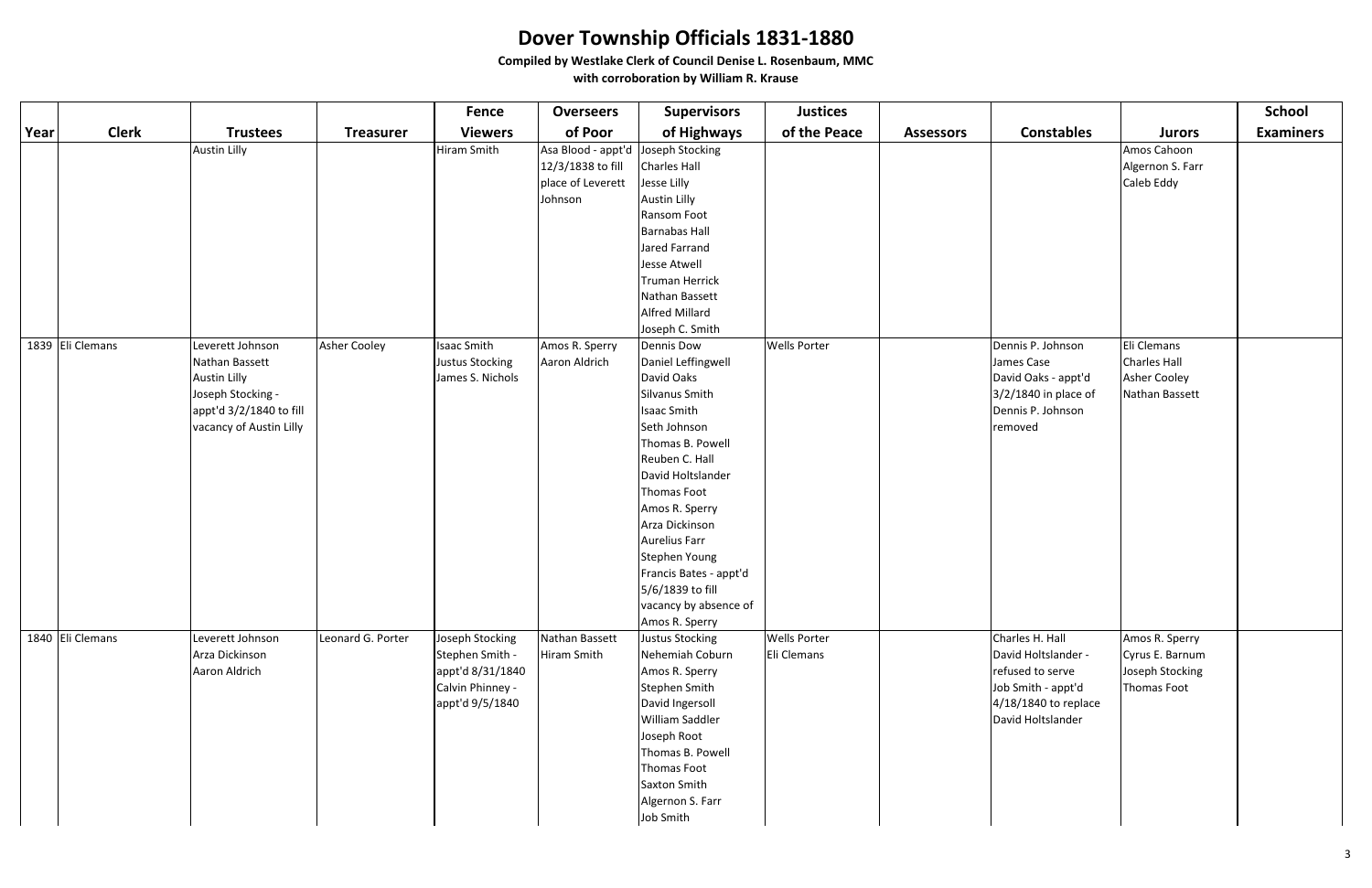|      |                      |                                                                                                                                        |                     | <b>Fence</b>                                                                         | <b>Overseers</b>                     | <b>Supervisors</b>                                                                                                                                                                                                                                                             | <b>Justices</b>                    |                     |                                                       |                                                                       | <b>School</b>                                                                                                                                                                                    |
|------|----------------------|----------------------------------------------------------------------------------------------------------------------------------------|---------------------|--------------------------------------------------------------------------------------|--------------------------------------|--------------------------------------------------------------------------------------------------------------------------------------------------------------------------------------------------------------------------------------------------------------------------------|------------------------------------|---------------------|-------------------------------------------------------|-----------------------------------------------------------------------|--------------------------------------------------------------------------------------------------------------------------------------------------------------------------------------------------|
| Year | <b>Clerk</b>         | <b>Trustees</b>                                                                                                                        | <b>Treasurer</b>    | <b>Viewers</b>                                                                       | of Poor                              | of Highways                                                                                                                                                                                                                                                                    | of the Peace                       | <b>Assessors</b>    | <b>Constables</b>                                     | <b>Jurors</b>                                                         | <b>Examiners</b>                                                                                                                                                                                 |
|      |                      |                                                                                                                                        |                     |                                                                                      |                                      | John Porter<br>Johnson Grimes                                                                                                                                                                                                                                                  |                                    |                     |                                                       |                                                                       |                                                                                                                                                                                                  |
|      | 1841 Eli Clemans     | Leverett Johnson<br>Thomas Foot<br><b>Charles Hall</b>                                                                                 | L.G. Porter         | Joseph Stocking<br><b>Isaac Smith</b><br>Asher Cooley                                | Nathan Bassett<br>Josiah Hurst       | Asher M. Coe<br><b>Alfred Millard</b><br><b>Henry Winsor</b><br>Nathan Bassett<br>Josiah Hurst<br>Saxton Smith<br>Carlos R. Atwell<br>Isaac V. Ferrell<br>Job Smith<br><b>Edwin Hall</b><br>Alexander Smith<br>George Porter<br>Johnson Grimes<br>Seth Johnson                 | <b>Wells Porter</b>                | Eli Clemans         | Job Smith<br>Charles H. Hall                          | Asher M. Coe<br>Isaac V. Ferrell<br>Joseph Brown                      |                                                                                                                                                                                                  |
|      | 1842 Elijah T. Smith | Amos Cahoon<br>Algernon S. Farr<br>Amos R. Sperry<br>Wells Porter - appt'd<br>3/4/1843 to fill vacancy<br>by removal of Amos<br>Cahoon | <b>Marius Moore</b> | <b>Barnabas Hall</b><br>Joseph Stocking<br><b>Isaac Smith</b><br><b>Henry Taylor</b> | Hiram Smith<br>Thomas Hurst          | Dexter Tuttle<br>William W. Green<br>Jesse Lilly<br>Asher M. Coe<br>Joseph Brown<br>Dennis Taylor<br>Asa Smith<br><b>Henry Taylor</b><br>Ransom Foot<br>L.L. Adams<br>John Vangelder<br><b>Alfred Millard</b><br>George Gabey<br>David Ingersoll<br>John Porter<br>E.B. Sawyer | <b>Wells Porter</b>                | <b>Saxton Smith</b> | C.H. Hall<br>Johnson Grimes<br><b>Orlando Burrows</b> | <b>Jesse Atwell</b><br>Saxton Smith<br>Johnson Grimes<br>N.H. Austin  | School Directors:<br>Marius Moore filled<br>vacancy of Charles<br>Boardman<br>Arza Dickinson<br>filled vacancy of<br>I.V. Ferrell deceased<br>N.H. Austin<br>Samuel Beckley<br><b>Harry Hand</b> |
|      | 1843 Elijah T. Smith | Algernon S. Farr<br><b>Austin Lilly</b><br>Asher M. Coe                                                                                | <b>Marius Moore</b> | Jesse Atwell<br>Samuel Beckley<br><b>Asher Cooley</b>                                | <b>Alfred Millard</b><br>John Taylor | Seth Johnson<br>Calvin B. Clark<br>Elias B. Sawyer<br>George Gabey<br>Samuel P. Smith<br>Sylvanus Crocker<br>Amos R. Sperry<br>George B. Harvy -<br>refused to serve<br>David Oaks                                                                                             | Eli Clemans<br><b>Wells Porter</b> | Leonard G. Porter   | Charles H. Hall<br>Orlando Burrows                    | Dennis Dow<br><b>Reuben Ames</b><br>Elijah T. Smith<br>Calvin Phinney | <b>School Directors:</b><br>Selden Osborn<br>Joel B. Cahoon<br>N.H. Austin<br>Samuel Beckley                                                                                                     |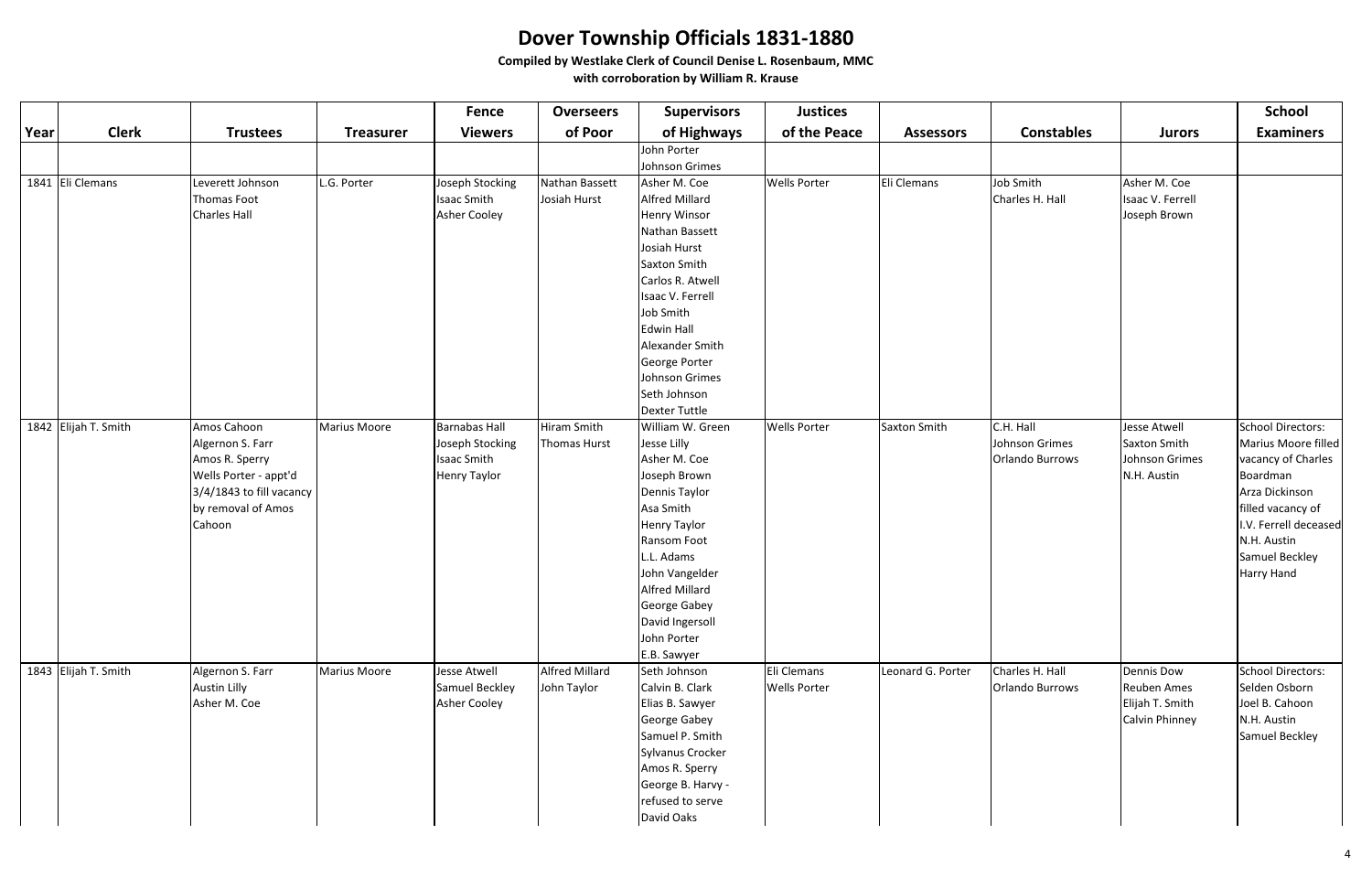|      |                      |                                                    |                   | <b>Fence</b>   | <b>Overseers</b>            | <b>Supervisors</b>                                                                                                                                     | <b>Justices</b>                    |                           |                                  |                  | <b>School</b>     |
|------|----------------------|----------------------------------------------------|-------------------|----------------|-----------------------------|--------------------------------------------------------------------------------------------------------------------------------------------------------|------------------------------------|---------------------------|----------------------------------|------------------|-------------------|
| Year | <b>Clerk</b>         | <b>Trustees</b>                                    | <b>Treasurer</b>  | <b>Viewers</b> | of Poor                     | of Highways                                                                                                                                            | of the Peace                       | <b>Assessors</b>          | <b>Constables</b>                | <b>Jurors</b>    | <b>Examiners</b>  |
|      |                      |                                                    |                   |                |                             | Harry P. Hand                                                                                                                                          |                                    |                           |                                  |                  |                   |
|      |                      |                                                    |                   |                |                             | Reuben C. Hall                                                                                                                                         |                                    |                           |                                  |                  |                   |
|      |                      |                                                    |                   |                |                             | John Vangelder                                                                                                                                         |                                    |                           |                                  |                  |                   |
|      |                      |                                                    |                   |                |                             | Samuel Briggs                                                                                                                                          |                                    |                           |                                  |                  |                   |
|      |                      |                                                    |                   |                |                             | Comfort B. Taylor                                                                                                                                      |                                    |                           |                                  |                  |                   |
|      |                      |                                                    |                   |                |                             | Alva Ablen                                                                                                                                             |                                    |                           |                                  |                  |                   |
|      |                      |                                                    |                   |                |                             | Hiram Smith appt'd                                                                                                                                     |                                    |                           |                                  |                  |                   |
|      |                      |                                                    |                   |                |                             | $4/15/1843$ in place of                                                                                                                                |                                    |                           |                                  |                  |                   |
|      |                      |                                                    |                   |                |                             | George B. Harvy                                                                                                                                        |                                    |                           |                                  |                  |                   |
|      |                      |                                                    |                   |                |                             | Carlos R. Atwell -                                                                                                                                     |                                    |                           |                                  |                  |                   |
|      |                      |                                                    |                   |                |                             | appt'd 5/13/1843 in                                                                                                                                    |                                    |                           |                                  |                  |                   |
|      |                      |                                                    |                   |                |                             | place of G. Gabey                                                                                                                                      |                                    |                           |                                  |                  |                   |
|      |                      |                                                    |                   |                |                             | Thomas B. Powell                                                                                                                                       |                                    |                           |                                  |                  |                   |
|      | 1844 Elijah T. Smith | Joseph Brown                                       | Leonard G. Porter | Hiram Smith    | Algernon S. Farr            | William Saddler                                                                                                                                        | <b>Wells Porter</b>                | Lyman P. Foot             | Charles H. Hall                  | David Oaks       | School Directors: |
|      |                      | Leverett Johnson                                   |                   | Thomas Foot    | <b>Charles Hall</b>         | Dexter Tuttle                                                                                                                                          | Eli Clemans                        |                           | Dan W. Porter                    | Job Smith        | Joel B. Cahoon    |
|      |                      | Benjamin Reed                                      |                   | Clark Smith    |                             | Caleb R. Eddy                                                                                                                                          | <b>Austin Lilly</b>                |                           |                                  | Lyman Foot       | N.H. Austin       |
|      |                      |                                                    |                   |                |                             | Algernon S. Farr                                                                                                                                       |                                    |                           |                                  | Carlos R. Atwell |                   |
|      |                      |                                                    |                   |                |                             | Elijah C. Smith - excused                                                                                                                              |                                    |                           |                                  |                  |                   |
|      |                      |                                                    |                   |                |                             | Charles H. Hall                                                                                                                                        |                                    |                           |                                  |                  |                   |
|      |                      |                                                    |                   |                |                             | James Alexander                                                                                                                                        |                                    |                           |                                  |                  |                   |
|      |                      |                                                    |                   |                |                             | Clark Smith                                                                                                                                            |                                    |                           |                                  |                  |                   |
|      |                      |                                                    |                   |                |                             | Jesse Lilly                                                                                                                                            |                                    |                           |                                  |                  |                   |
|      |                      |                                                    |                   |                |                             | Dennis Dow                                                                                                                                             |                                    |                           |                                  |                  |                   |
|      |                      |                                                    |                   |                |                             | Charles Hall                                                                                                                                           |                                    |                           |                                  |                  |                   |
|      |                      |                                                    |                   |                |                             | Thomas B. Powell -                                                                                                                                     |                                    |                           |                                  |                  |                   |
|      |                      |                                                    |                   |                |                             | refused to serve                                                                                                                                       |                                    |                           |                                  |                  |                   |
|      |                      |                                                    |                   |                |                             | Jesse Calkins - appt'd                                                                                                                                 |                                    |                           |                                  |                  |                   |
|      |                      |                                                    |                   |                |                             | $4/15/1844$ in place of                                                                                                                                |                                    |                           |                                  |                  |                   |
|      |                      |                                                    |                   |                |                             | Thomas B. Powell<br>Joseph C. Smith                                                                                                                    |                                    |                           |                                  |                  |                   |
|      |                      |                                                    |                   |                |                             | Martin Owen                                                                                                                                            |                                    |                           |                                  |                  |                   |
|      |                      |                                                    |                   |                |                             | Francis Bates                                                                                                                                          |                                    |                           |                                  |                  |                   |
|      |                      |                                                    |                   |                |                             | Asa Smith - appt'd                                                                                                                                     |                                    |                           |                                  |                  |                   |
|      |                      |                                                    |                   |                |                             | $4/15/1844$ in place of                                                                                                                                |                                    |                           |                                  |                  |                   |
|      |                      |                                                    |                   |                |                             |                                                                                                                                                        |                                    |                           |                                  |                  |                   |
|      |                      |                                                    |                   |                |                             |                                                                                                                                                        |                                    |                           |                                  |                  |                   |
|      |                      |                                                    |                   |                |                             |                                                                                                                                                        |                                    |                           |                                  |                  |                   |
|      |                      |                                                    |                   |                |                             |                                                                                                                                                        |                                    |                           |                                  |                  |                   |
|      |                      |                                                    |                   |                |                             |                                                                                                                                                        |                                    |                           |                                  |                  |                   |
|      |                      |                                                    |                   |                |                             |                                                                                                                                                        |                                    |                           |                                  |                  |                   |
|      |                      |                                                    |                   |                |                             |                                                                                                                                                        |                                    |                           |                                  |                  |                   |
|      |                      |                                                    |                   |                |                             |                                                                                                                                                        |                                    |                           |                                  |                  |                   |
|      | 1845 Wells Porter    | Algernon S. Farr<br>Aaron Aldrich<br>Benjamin Reed | Leonard G. Porter |                | Hiram Smith<br>Joseph Brown | Elijah C. Smith<br><b>Henry Winsor</b><br>James Eaton<br><b>Reuben Martin</b><br>Carlos R. Atwell<br>James D. Ferrell<br>Thomas Foot<br>Alfred Millard | <b>Austin Lilly</b><br>Eli Clemans | E.T. Smith<br>Eli Clemans | Dan W. Porter<br>John W. Clemans |                  |                   |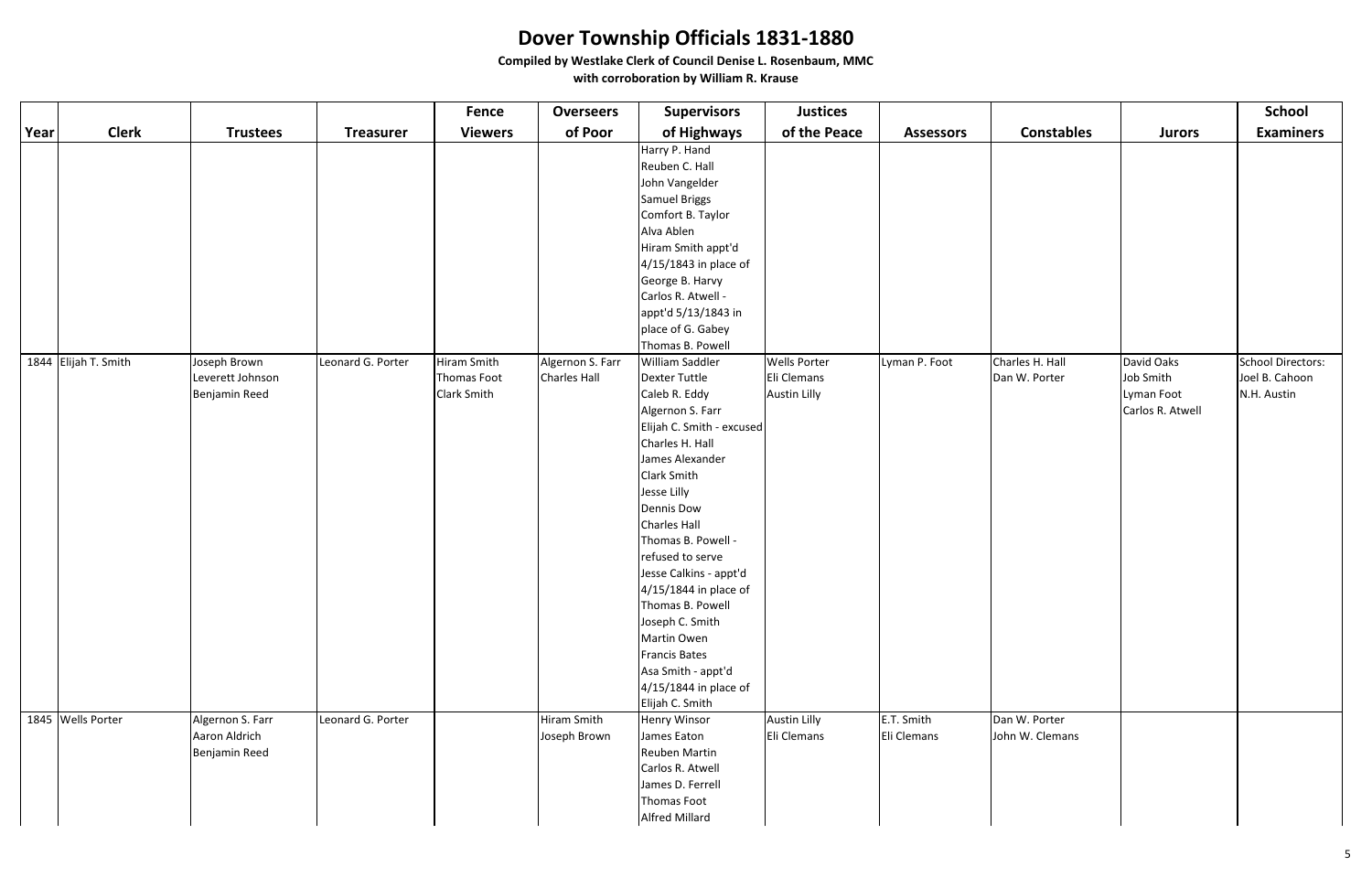|      |                   |                                                          |                   | <b>Fence</b>   | <b>Overseers</b> | <b>Supervisors</b>                                                                                                                                                                                                                                                                                                 | <b>Justices</b>                    |                  |                                          |                                                                              | <b>School</b>                                                                                                                          |
|------|-------------------|----------------------------------------------------------|-------------------|----------------|------------------|--------------------------------------------------------------------------------------------------------------------------------------------------------------------------------------------------------------------------------------------------------------------------------------------------------------------|------------------------------------|------------------|------------------------------------------|------------------------------------------------------------------------------|----------------------------------------------------------------------------------------------------------------------------------------|
| Year | <b>Clerk</b>      | <b>Trustees</b>                                          | <b>Treasurer</b>  | <b>Viewers</b> | of Poor          | of Highways                                                                                                                                                                                                                                                                                                        | of the Peace                       | <b>Assessors</b> | <b>Constables</b>                        | <b>Jurors</b>                                                                | <b>Examiners</b>                                                                                                                       |
|      |                   |                                                          |                   |                |                  | Asher Cooley<br>John Cousins<br>Dennis Dow<br>David Ingersoll<br>William W. Aldrich<br>Franklin P. Coe<br>George W. Laughlin                                                                                                                                                                                       |                                    |                  |                                          |                                                                              |                                                                                                                                        |
|      | 1846 Wells Porter | Aaron Aldrich<br>Leverett Johnson<br><b>Marius Moore</b> | Leonard G. Porter |                |                  | Elijah T. Smith<br>William Saddler<br>Clavin B. Clark<br><b>Reuben Martin</b><br>Henry Taggart<br>James D. Ferrell<br>Sylvanus Crocker<br>Dennis Taylor<br>Asher Cooley<br>Leverett Johnson<br>Lewis Barnum<br>Charles Hall<br>Thomas B. Powell<br>John Wilson<br>Arza Dickinson<br>Abner Sperry<br>Johnson Grimes | <b>Austin Lilly</b><br>Eli Clemans | Thomas Foot      | James D. Ferrell<br>Comfort B. Taylor    | Joseph Brown<br>Algernon S. Farr<br>Charles H. Hall<br><b>Alfred Millard</b> | School Treasurers:<br><b>Henry Winsor</b><br>C.H. Hall<br>Leverett Johnson<br>E.W. Coe<br>Joseph Brown<br>Benjamin Reed<br>Eli Clemans |
|      | 1847 Wells Porter | Leverett Johnson<br>Arza Dickinson<br>Charles H. Hall    | Leonard G. Porter |                |                  | Aaron Aldrich<br>Joseph Brown<br>Asher Cooley<br>Caleb Eddy<br>Thomas Foot<br>Edwin Farr<br>Silas Alexander<br><b>Richard Knight</b><br>Jesse Lilly<br>Albinus Lilly<br>Edwin Hall<br>Thomas B. Powell<br>Joel Rice<br>Alexander Smith<br>Abner Stocking<br>Amos R. Sperry                                         | Eli Clemans<br><b>Austin Lilly</b> | Algernon S. Farr | Dan W. Porter<br>Justus Stocking         |                                                                              | School Treasurer:<br>Abner Sperry                                                                                                      |
|      | 1848 Wells Porter | Arza Dickinson<br>Charles H. Hall                        | Leonard G. Porter |                |                  | Henry Winsor<br>Joseph Brown                                                                                                                                                                                                                                                                                       | Eli Clemans<br>Leonard G. Porter   | Joseph Brown     | <b>Justus Stocking</b><br>Austin VanHaun | Edwin Coe<br>David Oaks                                                      |                                                                                                                                        |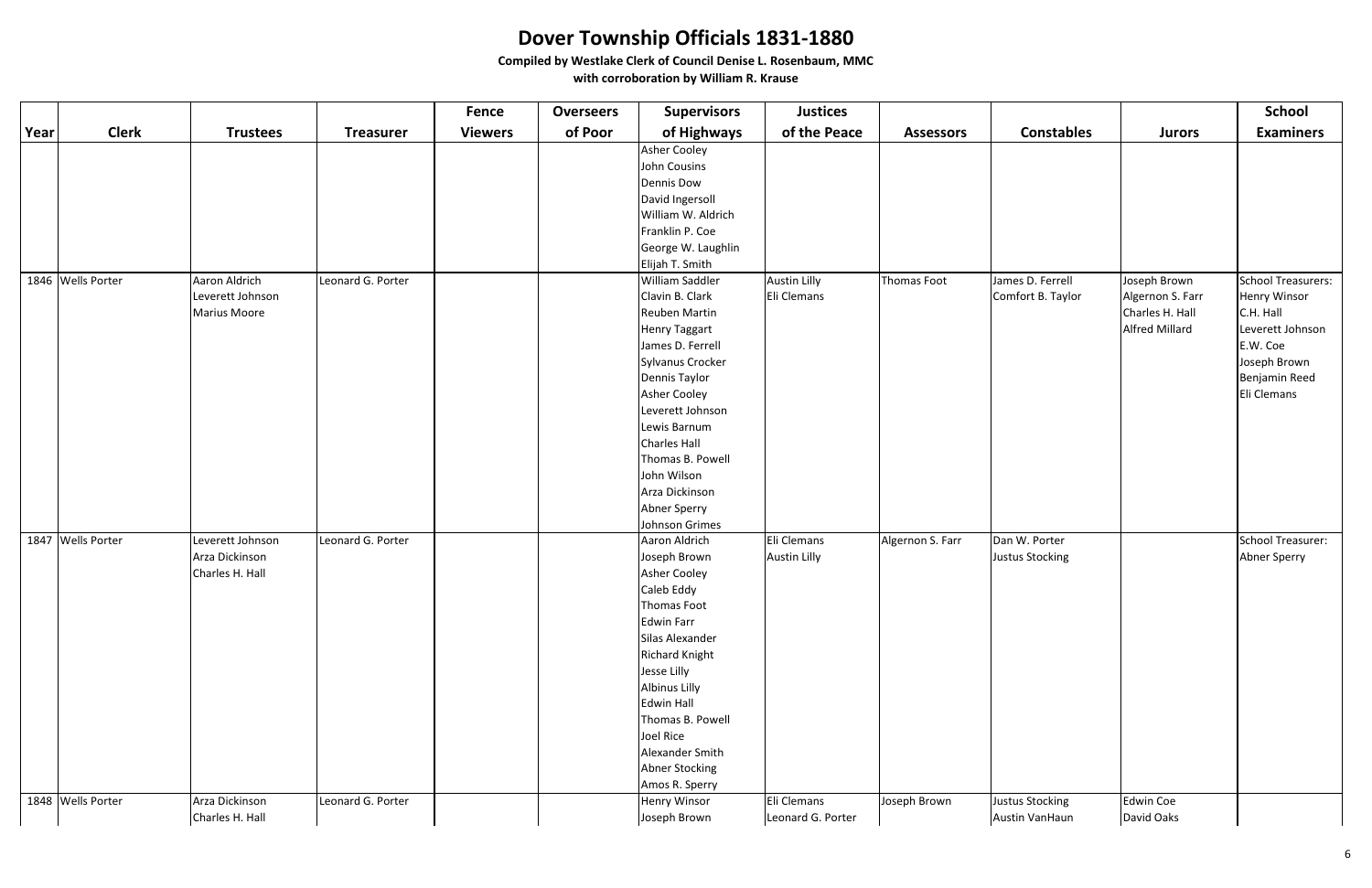|      |                      |                       |                  | <b>Fence</b>   | <b>Overseers</b> | <b>Supervisors</b>     | <b>Justices</b>   |                                        |                   |                    | <b>School</b>          |
|------|----------------------|-----------------------|------------------|----------------|------------------|------------------------|-------------------|----------------------------------------|-------------------|--------------------|------------------------|
| Year | <b>Clerk</b>         | <b>Trustees</b>       | <b>Treasurer</b> | <b>Viewers</b> | of Poor          | of Highways            | of the Peace      | <b>Assessors</b>                       | <b>Constables</b> | <b>Jurors</b>      | <b>Examiners</b>       |
|      |                      | <b>Alfred Millard</b> |                  |                |                  | Caleb Eddy             |                   |                                        | Orlando Burrows   | C.H. Hall          |                        |
|      |                      |                       |                  |                |                  | Algernon S. Farr       |                   |                                        |                   | Algernon S. Farr   |                        |
|      |                      |                       |                  |                |                  | Samuel Porter          |                   |                                        |                   | Selden Osborn      |                        |
|      |                      |                       |                  |                |                  | Sylvanus Crocker       |                   |                                        |                   |                    |                        |
|      |                      |                       |                  |                |                  | <b>Alfred Millard</b>  |                   |                                        |                   |                    |                        |
|      |                      |                       |                  |                |                  | Asher Cooley           |                   |                                        |                   |                    |                        |
|      |                      |                       |                  |                |                  | Leverett Johnson       |                   |                                        |                   |                    |                        |
|      |                      |                       |                  |                |                  | George Harrison        |                   |                                        |                   |                    |                        |
|      |                      |                       |                  |                |                  | Charles Hall           |                   |                                        |                   |                    |                        |
|      |                      |                       |                  |                |                  | Thomas B. Powell       |                   |                                        |                   |                    |                        |
|      |                      |                       |                  |                |                  | Leonard G. Porter      |                   |                                        |                   |                    |                        |
|      |                      |                       |                  |                |                  | Ephraim Nichols        |                   |                                        |                   |                    |                        |
|      |                      |                       |                  |                |                  | Stephen Kirby          |                   |                                        |                   |                    |                        |
|      |                      |                       |                  |                |                  | Orlando Burrows        |                   |                                        |                   |                    |                        |
|      | 1849 John M. Bradley | Asher M. Coe          | Edwin W. Coe     |                |                  | Abner Sperry           | Leonard G. Porter | Joseph Brown - as of Comfort B. Taylor |                   | Henry Taylor       | School Treasurers:     |
|      |                      | Nehemiah Coburn       |                  |                |                  | John Porter            | Eli Clemans       | 2/17/1849                              | Dan W. Porter     | Dennis Dow         | <b>William Aldrich</b> |
|      |                      | William Saddler       |                  |                |                  | Clark Smith            | Jason Bradley     | <b>Dennis Dow</b>                      |                   | John Cousins       | Samuel Chubb           |
|      |                      |                       |                  |                |                  | <b>Russell Rice</b>    |                   |                                        |                   | John Taylor        | Eli Clemans            |
|      |                      |                       |                  |                |                  | Dennis Taylor          |                   |                                        |                   | Jason Bradley      | Selden Osborn          |
|      |                      |                       |                  |                |                  | Edwin Hall             |                   |                                        |                   |                    |                        |
|      |                      |                       |                  |                |                  | George W. Laughlin     |                   |                                        |                   |                    |                        |
|      |                      |                       |                  |                |                  | Calvin B. Clark        |                   |                                        |                   |                    |                        |
|      |                      |                       |                  |                |                  | William Saddler        |                   |                                        |                   |                    |                        |
|      |                      |                       |                  |                |                  | Henry Saddler          |                   |                                        |                   |                    |                        |
|      |                      |                       |                  |                |                  | Edwin Phinney          |                   |                                        |                   |                    |                        |
|      |                      |                       |                  |                |                  | <b>William Buskirk</b> |                   |                                        |                   |                    |                        |
|      |                      |                       |                  |                |                  | Samuel U. Towner       |                   |                                        |                   |                    |                        |
|      |                      |                       |                  |                |                  | Orlando Burrows        |                   |                                        |                   |                    |                        |
|      |                      |                       |                  |                |                  | Philo Beach            |                   |                                        |                   |                    |                        |
|      |                      |                       |                  |                |                  | Robert Campbell        |                   |                                        |                   |                    |                        |
|      | 1850 Eli Clemans     | Asher M. Coe          | Dan W. Porter    |                |                  | Henry Taylor           | Leonard G. Porter | <b>Dennis Dow</b>                      | Comfort B. Taylor | Samuel U. Towner   |                        |
|      |                      | Henry Winsor          |                  |                |                  | Calvin Phinney         | William W. Green  |                                        | Justus Stocking   | A.W. Aldrich (son) |                        |
|      |                      | Samuel U. Towner      |                  |                |                  | Silas Alexander        | Jason Bradley     |                                        |                   | Orlando Burrows    |                        |
|      |                      |                       |                  |                |                  | Charles Felch          |                   |                                        |                   | N.H. Austin        |                        |
|      |                      |                       |                  |                |                  | Sheldon Johnson        |                   |                                        |                   | Eli Clemans        |                        |
|      |                      |                       |                  |                |                  | Samuel U. Towner       |                   |                                        |                   |                    |                        |
|      |                      |                       |                  |                |                  | Isaac Keyser           |                   |                                        |                   |                    |                        |
|      |                      |                       |                  |                |                  | Lavius Foot            |                   |                                        |                   |                    |                        |
|      |                      |                       |                  |                |                  | Reuben Hall            |                   |                                        |                   |                    |                        |
|      |                      |                       |                  |                |                  | Charles Gaut           |                   |                                        |                   |                    |                        |
|      |                      |                       |                  |                |                  | Leverett Johnson       |                   |                                        |                   |                    |                        |
|      |                      |                       |                  |                |                  | H.P. Cousins           |                   |                                        |                   |                    |                        |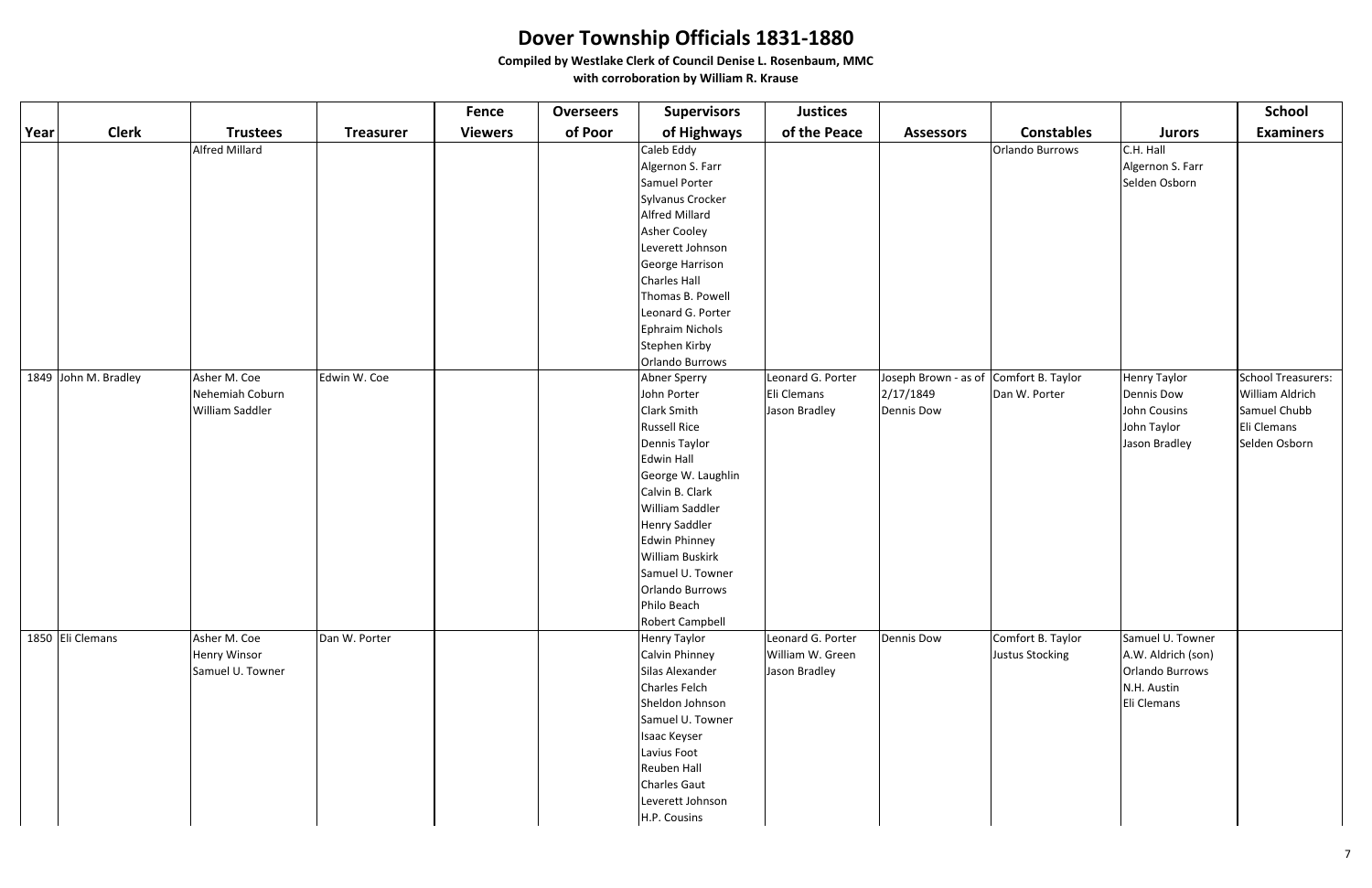|      |                          |                     |                     | <b>Fence</b>   | <b>Overseers</b> | <b>Supervisors</b>          | <b>Justices</b>     |                    |                   |                                 | <b>School</b>    |
|------|--------------------------|---------------------|---------------------|----------------|------------------|-----------------------------|---------------------|--------------------|-------------------|---------------------------------|------------------|
| Year | <b>Clerk</b>             | <b>Trustees</b>     | <b>Treasurer</b>    | <b>Viewers</b> | of Poor          | of Highways                 | of the Peace        | <b>Assessors</b>   | <b>Constables</b> | <b>Jurors</b>                   | <b>Examiners</b> |
|      |                          |                     |                     |                |                  | John L. Spencer             |                     |                    |                   |                                 |                  |
|      |                          |                     |                     |                |                  | Sidney L. Beebe             |                     |                    |                   |                                 |                  |
|      |                          |                     |                     |                |                  | <b>Albinus Lilly</b>        |                     |                    |                   |                                 |                  |
|      |                          |                     |                     |                |                  | Asher M. Coe                |                     |                    |                   |                                 |                  |
|      |                          |                     |                     |                |                  | Simeon Vangelder            |                     |                    |                   |                                 |                  |
|      | 1851 Eli Clemans         | Samuel U. Towner    | <b>Marius Moore</b> |                |                  | <b>Henry Winsor</b>         | Leonard G. Porter   | Dennis Dow         | Albertus A. Lilly |                                 |                  |
|      |                          | <b>Henry Winsor</b> |                     |                |                  | C.B. Clark                  | Jason Bradley       |                    | Isaac Keyser      |                                 |                  |
|      |                          | N.H. Austin         |                     |                |                  | Isaac Keyser                |                     |                    |                   |                                 |                  |
|      |                          |                     |                     |                |                  | Carlos R. Atwell            |                     |                    |                   |                                 |                  |
|      |                          |                     |                     |                |                  | Eli Clemans                 |                     |                    |                   |                                 |                  |
|      |                          |                     |                     |                |                  | Samuel J. Crocker           |                     |                    |                   |                                 |                  |
|      |                          |                     |                     |                |                  | Dennis Taylor               |                     |                    |                   |                                 |                  |
|      |                          |                     |                     |                |                  | Asher Cooley                |                     |                    |                   |                                 |                  |
|      |                          |                     |                     |                |                  | James S. Nichols            |                     |                    |                   |                                 |                  |
|      |                          |                     |                     |                |                  | Asher M. Coe                |                     |                    |                   |                                 |                  |
|      |                          |                     |                     |                |                  | Elijah T. Smith             |                     |                    |                   |                                 |                  |
|      |                          |                     |                     |                |                  | Simeon Vangelder            |                     |                    |                   |                                 |                  |
|      |                          |                     |                     |                |                  | <b>Richard Knight</b>       |                     |                    |                   |                                 |                  |
|      |                          |                     |                     |                |                  | <b>Henry Taggart</b>        |                     |                    |                   |                                 |                  |
|      |                          |                     |                     |                |                  | Marius Moore                |                     |                    |                   |                                 |                  |
|      |                          |                     |                     |                |                  | <b>William Higgins</b>      |                     |                    |                   |                                 |                  |
|      |                          |                     |                     |                |                  | L.A. Ford                   |                     |                    |                   |                                 |                  |
|      | 1852 Eli Clemans         | N.H. Austin         | Marius Moore        |                |                  | Michael Wolf                | William W. Green    | C.H. Hall          | David Oaks Jr.    | Jonathan Spencer                |                  |
|      |                          | Thomas Foot         |                     |                |                  | Dexter Tuttle               | Leonard G. Porter   |                    | T.G. Cousins      | <b>Ebenezer Porter</b>          |                  |
|      |                          | Charles H. Tobey    |                     |                |                  | Levi Dickinson<br>C.H. Hall |                     |                    |                   | <b>Henry Taylor</b><br>A.J. Coe |                  |
|      |                          |                     |                     |                |                  | William W. Aldrich          |                     |                    |                   | Charles H. Hall                 |                  |
|      |                          |                     |                     |                |                  | Lavius H. Foot              |                     |                    |                   |                                 |                  |
|      |                          |                     |                     |                |                  | Eli Clemans                 |                     |                    |                   |                                 |                  |
|      |                          |                     |                     |                |                  | Dan W. Porter               |                     |                    |                   |                                 |                  |
|      |                          |                     |                     |                |                  | John Rose                   |                     |                    |                   |                                 |                  |
|      |                          |                     |                     |                |                  | Joseph C. Smith             |                     |                    |                   |                                 |                  |
|      |                          |                     |                     |                |                  | George Baker                |                     |                    |                   |                                 |                  |
|      |                          |                     |                     |                |                  | John Cooley                 |                     |                    |                   |                                 |                  |
|      |                          |                     |                     |                |                  | David Ingersoll             |                     |                    |                   |                                 |                  |
|      |                          |                     |                     |                |                  | Algernon S. Farr            |                     |                    |                   |                                 |                  |
|      |                          |                     |                     |                |                  | D. Dow                      |                     |                    |                   |                                 |                  |
|      |                          |                     |                     |                |                  | John L. Millard             |                     |                    |                   |                                 |                  |
|      | 1853 Leverett H. Johnson | <b>Marius Moore</b> | <b>Edwin Farr</b>   |                |                  | Henry Aldrich               | Leonard G. Porter - | William W. Aldrich | A.A. Lilly        | <b>Henry Taylor</b>             |                  |
|      |                          | Charles H. Tobey    |                     |                |                  | William W. Brown            | resigned 9/20/1853  |                    | John W. Clemans   | C.H. Hall                       |                  |
|      |                          | Charles H. Hall     |                     |                |                  | William W. Aldrich          | Algernon S. Farr -  |                    | Jacob Saddler     | <b>Ebenezer Porter</b>          |                  |
|      |                          |                     |                     |                |                  | R. Campbell                 | elected 10/11/1853  |                    | Lester Simmons    | Eli Clemans                     |                  |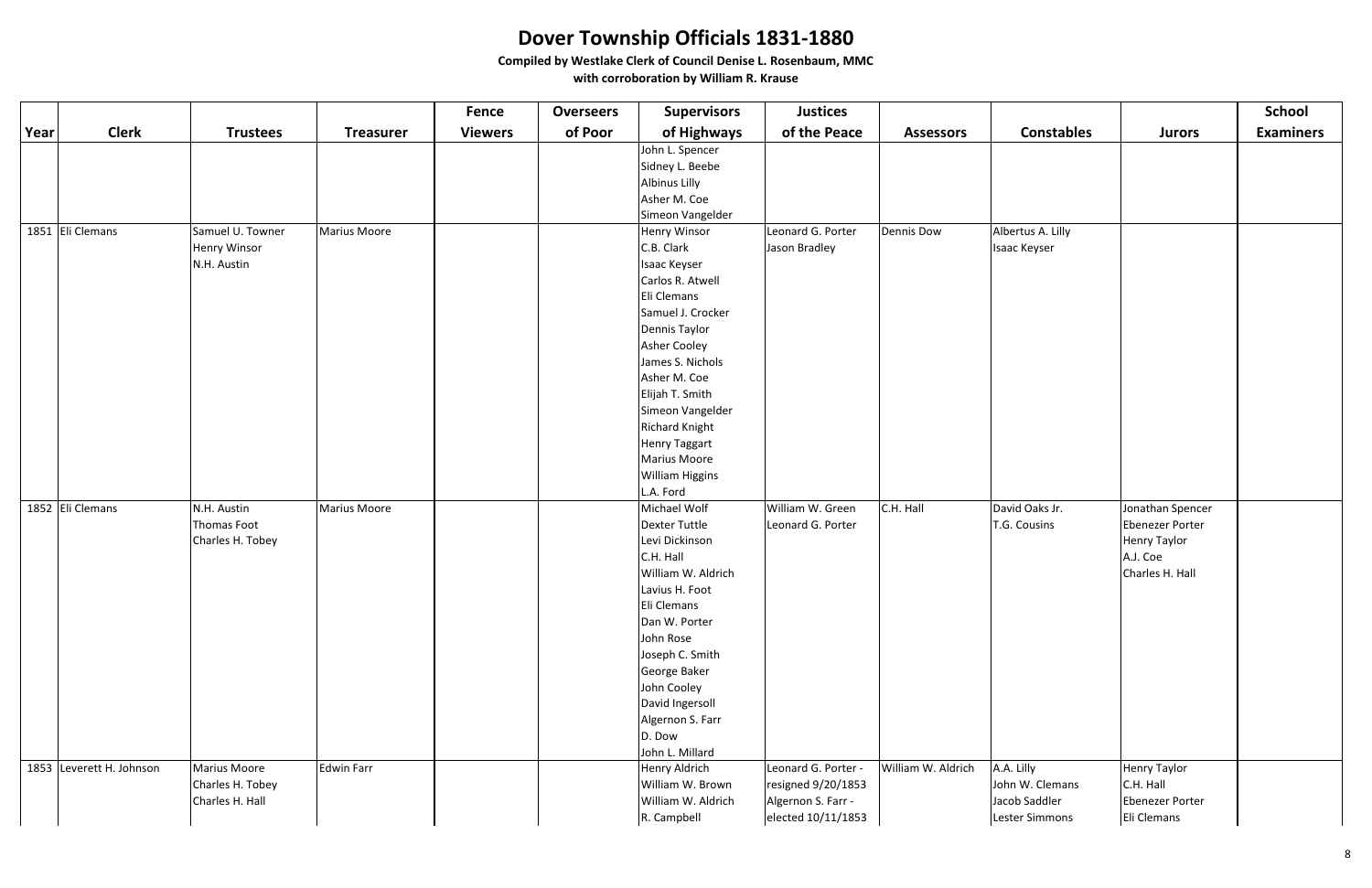|      |                          |                     |                        | <b>Fence</b>   | <b>Overseers</b> | <b>Supervisors</b>    | <b>Justices</b>  |                  |                   |                    | <b>School</b>    |
|------|--------------------------|---------------------|------------------------|----------------|------------------|-----------------------|------------------|------------------|-------------------|--------------------|------------------|
| Year | <b>Clerk</b>             | <b>Trustees</b>     | <b>Treasurer</b>       | <b>Viewers</b> | of Poor          | of Highways           | of the Peace     | <b>Assessors</b> | <b>Constables</b> | <b>Jurors</b>      | <b>Examiners</b> |
|      |                          |                     |                        |                |                  | Nehemiah Coburn       | Aaron Aldrich    |                  | John M. Cooley    | R.H. Knight        |                  |
|      |                          |                     |                        |                |                  | C.H. Hall             |                  |                  | David Oaks Jr.    |                    |                  |
|      |                          |                     |                        |                |                  | Dennis Taylor         |                  |                  | Justus Stocking   |                    |                  |
|      |                          |                     |                        |                |                  | H.P. Cousins          |                  |                  | T.G. Cousins      |                    |                  |
|      |                          |                     |                        |                |                  | David Oaks            |                  |                  |                   |                    |                  |
|      |                          |                     |                        |                |                  | Reuben Rice           |                  |                  |                   |                    |                  |
|      |                          |                     |                        |                |                  | R.C. Hall             |                  |                  |                   |                    |                  |
|      |                          |                     |                        |                |                  | Thomas B. Powell      |                  |                  |                   |                    |                  |
|      |                          |                     |                        |                |                  | Reuben Folliett       |                  |                  |                   |                    |                  |
|      |                          |                     |                        |                |                  | Samuel Chubb          |                  |                  |                   |                    |                  |
|      |                          |                     |                        |                |                  | John Wilson           |                  |                  |                   |                    |                  |
|      |                          |                     |                        |                |                  | Dennis Dow            |                  |                  |                   |                    |                  |
|      |                          |                     |                        |                |                  | <b>Henry Winsor</b>   |                  |                  |                   |                    |                  |
|      | 1854 Leverett H. Johnson | <b>Marius Moore</b> | O.S. Millard - refused |                |                  | Ransom Foot           | Algernon S. Farr | Jonathan Spencer | Justus Stocking - | David Oaks         |                  |
|      |                          | Charles H. Tobey    | to serve               |                |                  | Dexter Tuttle         | Aaron Aldrich    |                  | refused to serve  | N.H. Austin        |                  |
|      |                          | C.H. Hall           | Lester Simmons -       |                |                  | Caleb R. Eddy         |                  |                  | Jacob Saddler     | L.H. Johnson       |                  |
|      |                          |                     | appointed 4/8/1854     |                |                  | Algernon S. Farr      |                  |                  | John Cooley       | Dennis Dow         |                  |
|      |                          |                     |                        |                |                  | Justus Stocking -     |                  |                  |                   | George W. Laughlin |                  |
|      |                          |                     |                        |                |                  | refused to serve      |                  |                  |                   | Selden Osborn      |                  |
|      |                          |                     |                        |                |                  | Silvanus Crocker      |                  |                  |                   |                    |                  |
|      |                          |                     |                        |                |                  | Abner Sperry          |                  |                  |                   |                    |                  |
|      |                          |                     |                        |                |                  | Clark Smith - refused |                  |                  |                   |                    |                  |
|      |                          |                     |                        |                |                  | to serve              |                  |                  |                   |                    |                  |
|      |                          |                     |                        |                |                  | S.W. Cole             |                  |                  |                   |                    |                  |
|      |                          |                     |                        |                |                  | William Websdale      |                  |                  |                   |                    |                  |
|      |                          |                     |                        |                |                  | A.S. Ward             |                  |                  |                   |                    |                  |
|      |                          |                     |                        |                |                  | Frederick Hurst       |                  |                  |                   |                    |                  |
|      |                          |                     |                        |                |                  | George Porter         |                  |                  |                   |                    |                  |
|      |                          |                     |                        |                |                  | David H. Taylor       |                  |                  |                   |                    |                  |
|      |                          |                     |                        |                |                  | Hiram Smith           |                  |                  |                   |                    |                  |
|      |                          |                     |                        |                |                  | Dennis Dow            |                  |                  |                   |                    |                  |
|      |                          |                     |                        |                |                  | Jonathan Spencer      |                  |                  |                   |                    |                  |
|      |                          |                     |                        |                |                  | Eli Clemans           |                  |                  |                   |                    |                  |
|      | 1855 Leverett H. Johnson | C.H. Hall           | O.S. Millard           |                |                  | Jacob Saddler         | Algernon S. Farr | S.W. Cole        | Justus Stocking   |                    |                  |
|      | resigned 1/26/1856       | D.W. Porter         |                        |                |                  | Dexter Tuttle         |                  |                  | Jacob Saddler     |                    |                  |
|      | Albertus A. Lilly was    | R.G. McCarty        |                        |                |                  | S.K. Gillett          |                  |                  |                   |                    |                  |
|      | appointed 2/11/1856      |                     |                        |                |                  | Carlos R. Atwell      |                  |                  |                   |                    |                  |
|      | and sworn in             |                     |                        |                |                  | Eli Clemans           |                  |                  |                   |                    |                  |
|      | 2/13/1856 till first     |                     |                        |                |                  | C.H. Hall             |                  |                  |                   |                    |                  |
|      | Monday in April          |                     |                        |                |                  | <b>Alfred Millard</b> |                  |                  |                   |                    |                  |
|      | 1856 when successor      |                     |                        |                |                  | H.P. Cousins          |                  |                  |                   |                    |                  |
|      | elected                  |                     |                        |                |                  | T.G. Cousins          |                  |                  |                   |                    |                  |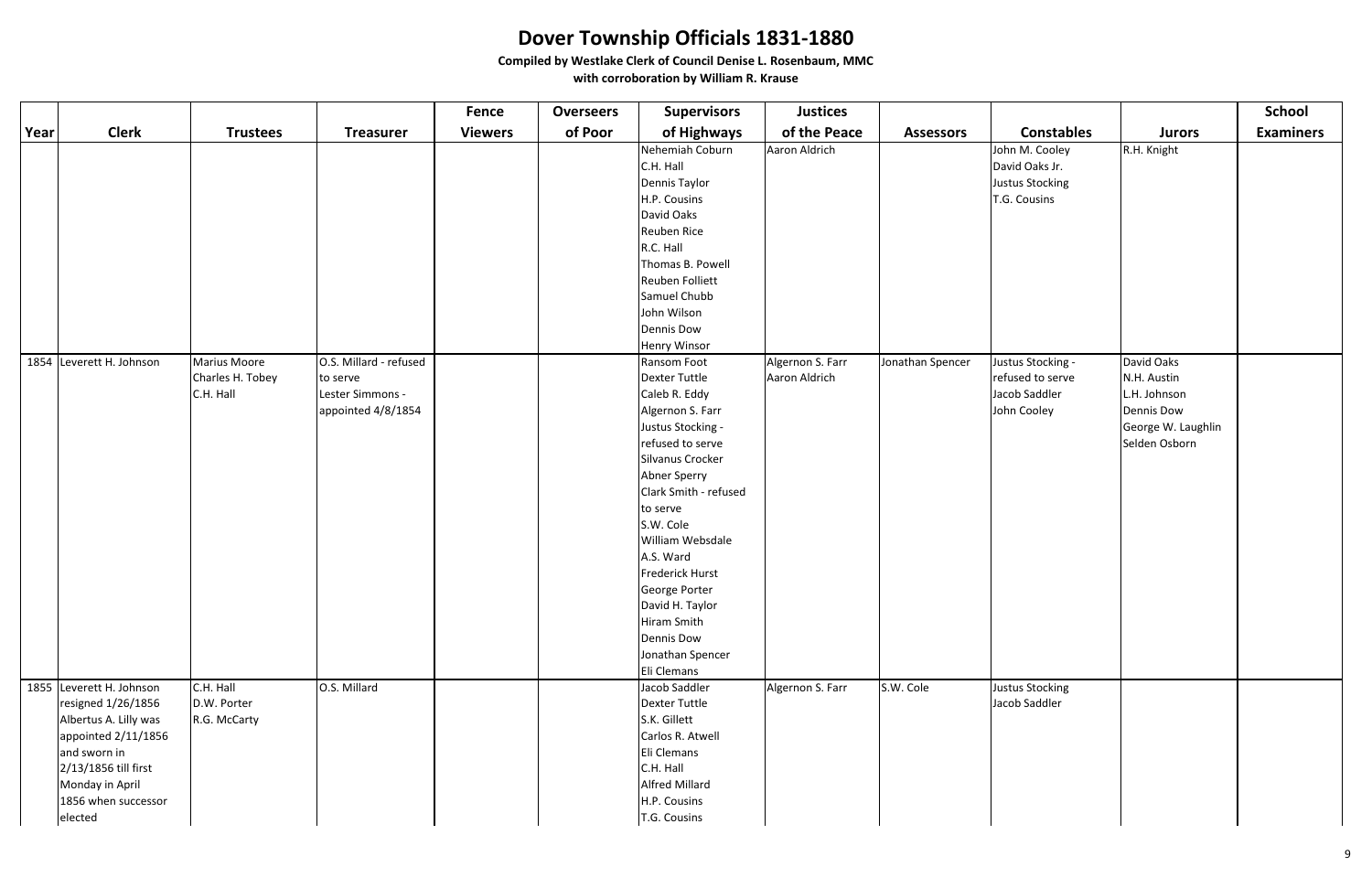|      |                            |                     |                  | Fence          | <b>Overseers</b> | <b>Supervisors</b>              | <b>Justices</b>  |                   |                       |               | <b>School</b>    |
|------|----------------------------|---------------------|------------------|----------------|------------------|---------------------------------|------------------|-------------------|-----------------------|---------------|------------------|
| Year | <b>Clerk</b>               | <b>Trustees</b>     | <b>Treasurer</b> | <b>Viewers</b> | of Poor          | of Highways                     | of the Peace     | <b>Assessors</b>  | <b>Constables</b>     | <b>Jurors</b> | <b>Examiners</b> |
|      |                            |                     |                  |                |                  | John Rose                       |                  |                   |                       |               |                  |
|      |                            |                     |                  |                |                  | David Ingersoll                 |                  |                   |                       |               |                  |
|      |                            |                     |                  |                |                  | Frederick Hurst                 |                  |                   |                       |               |                  |
|      |                            |                     |                  |                |                  | James Porter                    |                  |                   |                       |               |                  |
|      |                            |                     |                  |                |                  | William Foulhaber               |                  |                   |                       |               |                  |
|      |                            |                     |                  |                |                  | A.A. Lilly                      |                  |                   |                       |               |                  |
|      |                            |                     |                  |                |                  | Lorain Beckley                  |                  |                   |                       |               |                  |
|      |                            |                     |                  |                |                  | Edwin Farr - appt'd to          |                  |                   |                       |               |                  |
|      |                            |                     |                  |                |                  | fill vacancy of Atwell          |                  |                   |                       |               |                  |
|      |                            |                     |                  |                |                  | John Millard - appt'd to        |                  |                   |                       |               |                  |
|      |                            |                     |                  |                |                  | fill vacancy of A. Millard      |                  |                   |                       |               |                  |
|      |                            |                     |                  |                |                  | Christian Delinger              |                  |                   |                       |               |                  |
|      |                            |                     |                  |                |                  | Spiero Shaw - appt'd to         |                  |                   |                       |               |                  |
|      |                            |                     |                  |                |                  | fill vacancy of TG Cousins      |                  |                   |                       |               |                  |
|      |                            |                     |                  |                |                  | Daniel Brown - appt'd           |                  |                   |                       |               |                  |
|      |                            |                     |                  |                |                  | to fill vacancy of Tuttle       |                  |                   |                       |               |                  |
|      |                            |                     |                  |                |                  | Alfred Wolf                     |                  |                   |                       |               |                  |
|      | 1856 Albertus A. Lilly was | Cyrus E. Barnum     | Jonathan Spencer |                |                  | Henry Winsor                    | Algernon S. Farr | <b>Dennis Dow</b> | Clement Reed          |               |                  |
|      | sworn in 2/13/1856 till    | Edwin Farr          |                  |                |                  | William W. Aldrich              | J.H. Ingraham    |                   | Samuel Chubb          |               |                  |
|      | first Monday in April      | Richard H. Knight   |                  |                |                  | Edwin Farr                      |                  |                   | Justus Stocking       |               |                  |
|      | 1856 when successor        |                     |                  |                |                  | Calvin Phinney                  |                  |                   |                       |               |                  |
|      | elected                    |                     |                  |                |                  | Thomas Foot Jr.                 |                  |                   |                       |               |                  |
|      | Eli Clemans elected        |                     |                  |                |                  | Henry Beach                     |                  |                   |                       |               |                  |
|      | 4/7/1856                   |                     |                  |                |                  | Abner Smith                     |                  |                   |                       |               |                  |
|      |                            |                     |                  |                |                  | G. Bond                         |                  |                   |                       |               |                  |
|      |                            |                     |                  |                |                  | John Rose                       |                  |                   |                       |               |                  |
|      |                            |                     |                  |                |                  | R.C. Hall                       |                  |                   |                       |               |                  |
|      |                            |                     |                  |                |                  | J.J. Kidney                     |                  |                   |                       |               |                  |
|      |                            |                     |                  |                |                  | R.H. Knight                     |                  |                   |                       |               |                  |
|      |                            |                     |                  |                |                  | Henry Taylor                    |                  |                   |                       |               |                  |
|      |                            |                     |                  |                |                  | A.A. Lilly                      |                  |                   |                       |               |                  |
|      |                            |                     |                  |                |                  | Amora Witham<br>C. Delinger     |                  |                   |                       |               |                  |
|      |                            |                     |                  |                |                  |                                 |                  |                   |                       |               |                  |
|      | 1857 Eli Clemans           | Nathaniel H. Austin | Jonathan Spencer |                |                  | Dexter Tuttle<br>Sherman Osborn | J.H. Ingraham    | <b>Dennis Dow</b> | <b>Clement Reed</b>   |               |                  |
|      |                            | R.H. Knight         |                  |                |                  | Daniel A. Brown                 |                  |                   | John Reed appointed   |               |                  |
|      |                            | G.W. Laughlin       |                  |                |                  | John D. Horrigan                |                  |                   | 11/20/1857 to replace |               |                  |
|      |                            |                     |                  |                |                  | Ransom Heath                    |                  |                   | C. Reed removed       |               |                  |
|      |                            |                     |                  |                |                  | Justus Stocking                 |                  |                   | from County           |               |                  |
|      |                            |                     |                  |                |                  | Thomas Foot                     |                  |                   | V.N. Moore            |               |                  |
|      |                            |                     |                  |                |                  | Henry Wetherwax                 |                  |                   | Samuel Chubb          |               |                  |
|      |                            |                     |                  |                |                  |                                 |                  |                   |                       |               |                  |
|      |                            |                     |                  |                |                  | Phillip Phillips                |                  |                   |                       |               |                  |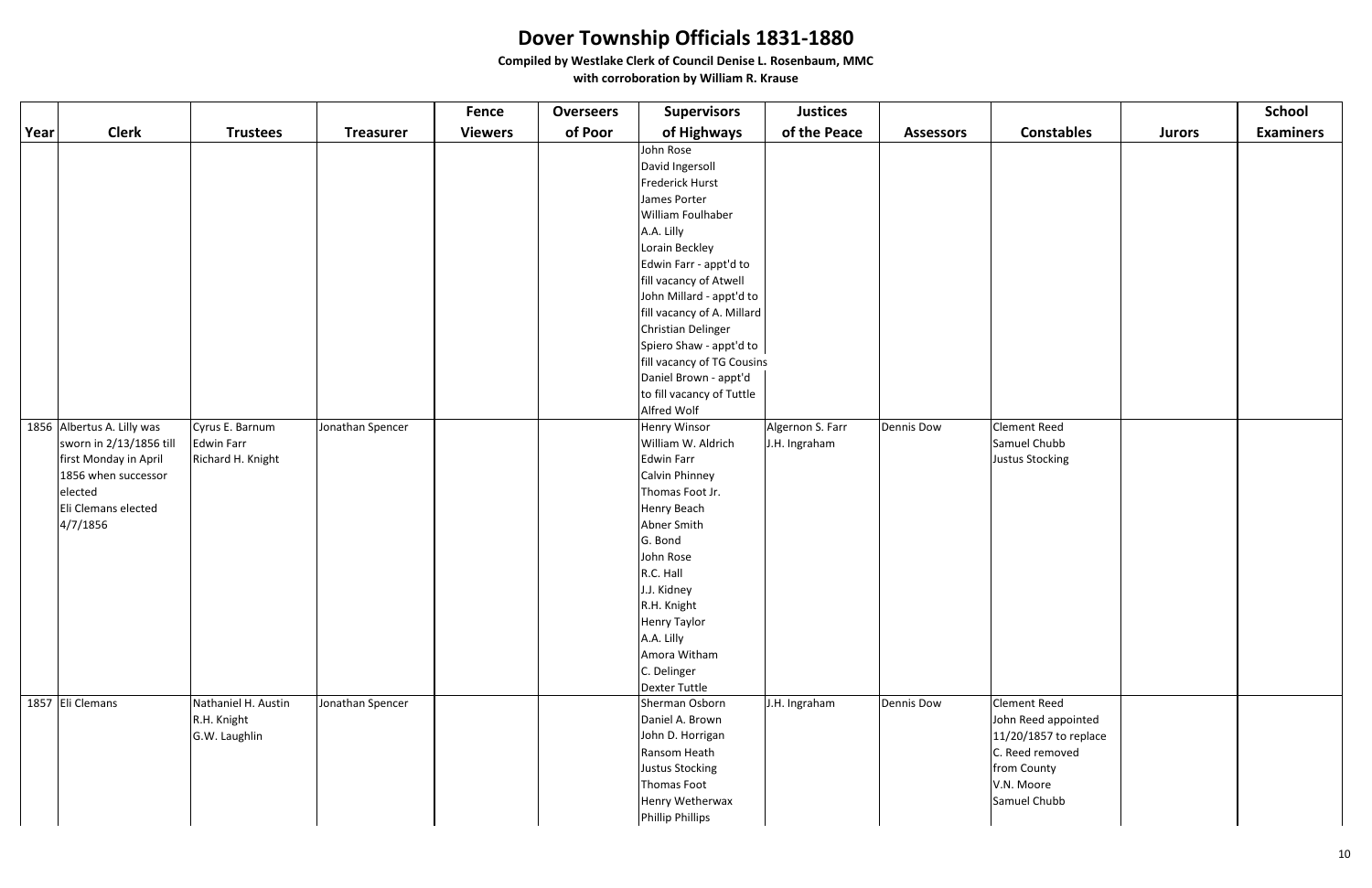|      |                          |                  |                  | <b>Fence</b>   | <b>Overseers</b> | <b>Supervisors</b>     | <b>Justices</b> |                  |                   |               | <b>School</b>    |
|------|--------------------------|------------------|------------------|----------------|------------------|------------------------|-----------------|------------------|-------------------|---------------|------------------|
| Year | <b>Clerk</b>             | <b>Trustees</b>  | <b>Treasurer</b> | <b>Viewers</b> | of Poor          | of Highways            | of the Peace    | <b>Assessors</b> | <b>Constables</b> | <b>Jurors</b> | <b>Examiners</b> |
|      |                          |                  |                  |                |                  | G. Bond                |                 |                  |                   |               |                  |
|      |                          |                  |                  |                |                  | John Rose              |                 |                  |                   |               |                  |
|      |                          |                  |                  |                |                  | Ziba Hall              |                 |                  |                   |               |                  |
|      |                          |                  |                  |                |                  | A. Wolf                |                 |                  |                   |               |                  |
|      |                          |                  |                  |                |                  | Clark Williams         |                 |                  |                   |               |                  |
|      |                          |                  |                  |                |                  | G.W. Laughlin          |                 |                  |                   |               |                  |
|      |                          |                  |                  |                |                  | S.P. Smith             |                 |                  |                   |               |                  |
|      |                          |                  |                  |                |                  | Cyrus E. Barnum        |                 |                  |                   |               |                  |
|      |                          |                  |                  |                |                  | George Steffers        |                 |                  |                   |               |                  |
|      |                          |                  |                  |                |                  | Dexter Tuttle          |                 |                  |                   |               |                  |
|      |                          |                  |                  |                |                  | S.L. Beebe             |                 |                  |                   |               |                  |
|      | 1858 L.G. Porter elected | Josiah Hurst     | Jonathan Spencer |                |                  | H.W. Aldrich           | J.H. Ingraham   | L.H. Johnson     | Justus Stocking   | Selden Osborn |                  |
|      | 4/5/1858                 | Algernon S. Farr |                  |                |                  | W.H. Pancel            | C.H. Hall       |                  | Frederick Hurst   | A.W. Aldrich  |                  |
|      | Eli Clemans appointed    | Reuben Hall      |                  |                |                  | David Horrigan         |                 |                  | John Reed         |               |                  |
|      | 4/15/1858                |                  |                  |                |                  | Edwin Farr             |                 |                  |                   |               |                  |
|      |                          |                  |                  |                |                  | Nehemiah Coburn        |                 |                  |                   |               |                  |
|      |                          |                  |                  |                |                  | Thomas Foot            |                 |                  |                   |               |                  |
|      |                          |                  |                  |                |                  | Miron Kellogg          |                 |                  |                   |               |                  |
|      |                          |                  |                  |                |                  | J.B. Jones             |                 |                  |                   |               |                  |
|      |                          |                  |                  |                |                  | J.L. Root              |                 |                  |                   |               |                  |
|      |                          |                  |                  |                |                  | Robert Moore Jr.       |                 |                  |                   |               |                  |
|      |                          |                  |                  |                |                  | Reuben Hall            |                 |                  |                   |               |                  |
|      |                          |                  |                  |                |                  | Frederick Hurst        |                 |                  |                   |               |                  |
|      |                          |                  |                  |                |                  | Reuben Folliett        |                 |                  |                   |               |                  |
|      |                          |                  |                  |                |                  | M.O. Taylor            |                 |                  |                   |               |                  |
|      |                          |                  |                  |                |                  | Joseph Stocking Jr.    |                 |                  |                   |               |                  |
|      |                          |                  |                  |                |                  | Samuel Beckley         |                 |                  |                   |               |                  |
|      |                          |                  |                  |                |                  | George Steffers        |                 |                  |                   |               |                  |
|      |                          |                  |                  |                |                  | A.A. Lilly - appointed |                 |                  |                   |               |                  |
|      |                          |                  |                  |                |                  | 9/15/1858 to replace   |                 |                  |                   |               |                  |
|      |                          |                  |                  |                |                  | someone who resigned   |                 |                  |                   |               |                  |
|      |                          |                  |                  |                |                  | Justus Stocking -      |                 |                  |                   |               |                  |
|      |                          |                  |                  |                |                  | appt'd 4/15/1858       |                 |                  |                   |               |                  |
|      |                          |                  |                  |                |                  | L.W Guild - appt'd     |                 |                  |                   |               |                  |
|      |                          |                  |                  |                |                  | 10/12/1858             |                 |                  |                   |               |                  |
|      | 1859 John J. Wilson      | Josiah Hurst     | Marius Moore     |                |                  | William Saddler        | C.H. Hall       | Reuben Hall      | Frederick Hurst   |               |                  |
|      |                          | Clark Smith      |                  |                |                  | D.A. Brown             | L.H. Johnson    |                  | James C. Porter   |               |                  |
|      |                          | Dennis Dow       |                  |                |                  | William W. Aldrich     |                 |                  |                   |               |                  |
|      |                          |                  |                  |                |                  | Carlos R. Atwell       |                 |                  |                   |               |                  |
|      |                          |                  |                  |                |                  | C. Phinney             |                 |                  |                   |               |                  |
|      |                          |                  |                  |                |                  | Thomas Foot            |                 |                  |                   |               |                  |
|      |                          |                  |                  |                |                  | L. Johnson             |                 |                  |                   |               |                  |

|                                        |                               | <b>School</b>    |
|----------------------------------------|-------------------------------|------------------|
| <b>Constables</b>                      | <b>Jurors</b>                 | <b>Examiners</b> |
|                                        |                               |                  |
| tus Stocking<br>derick Hurst<br>n Reed | Selden Osborn<br>A.W. Aldrich |                  |
| derick Hurst<br>es C. Porter           |                               |                  |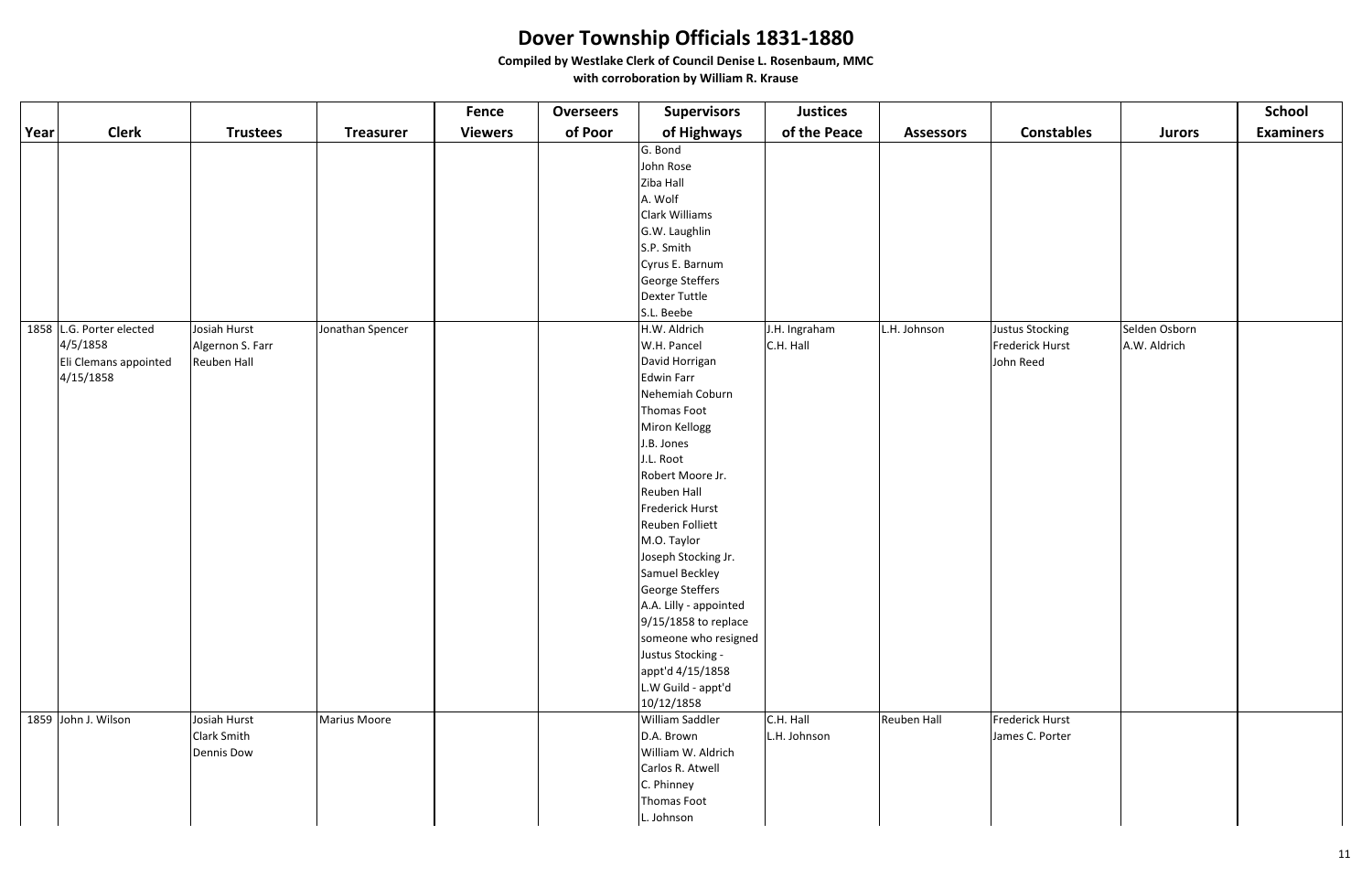|      |                     |                   |                     | <b>Fence</b>   | <b>Overseers</b> | <b>Supervisors</b>     | <b>Justices</b> |                  |                    |               | <b>School</b>    |
|------|---------------------|-------------------|---------------------|----------------|------------------|------------------------|-----------------|------------------|--------------------|---------------|------------------|
| Year | <b>Clerk</b>        | <b>Trustees</b>   | <b>Treasurer</b>    | <b>Viewers</b> | of Poor          | of Highways            | of the Peace    | <b>Assessors</b> | <b>Constables</b>  | <b>Jurors</b> | <b>Examiners</b> |
|      |                     |                   |                     |                |                  | J.M. Cooley            |                 |                  |                    |               |                  |
|      |                     |                   |                     |                |                  | A.P. Johnson           |                 |                  |                    |               |                  |
|      |                     |                   |                     |                |                  | N.H. Austin            |                 |                  |                    |               |                  |
|      |                     |                   |                     |                |                  | Francis Bates          |                 |                  |                    |               |                  |
|      |                     |                   |                     |                |                  | A. Wolf                |                 |                  |                    |               |                  |
|      |                     |                   |                     |                |                  | N.G. Porter            |                 |                  |                    |               |                  |
|      |                     |                   |                     |                |                  | George Standen         |                 |                  |                    |               |                  |
|      |                     |                   |                     |                |                  | John J. Wilson         |                 |                  |                    |               |                  |
|      |                     |                   |                     |                |                  | W. Higgins             |                 |                  |                    |               |                  |
|      |                     |                   |                     |                |                  | Peter Snider           |                 |                  |                    |               |                  |
|      |                     |                   |                     |                |                  | Frederick Hurst        |                 |                  |                    |               |                  |
|      |                     |                   |                     |                |                  | George Weston          |                 |                  |                    |               |                  |
|      |                     |                   |                     |                |                  | C.H. Dow               |                 |                  |                    |               |                  |
|      | 1860 John J. Wilson | <b>Dennis Dow</b> | <b>Marius Moore</b> |                |                  | Henry Aldrich          | L.H. Johnson    | G.N. Moore       | Frederick Hurst    |               |                  |
|      |                     | A.P. Johnson      |                     |                |                  | Benjamin Tuttle        |                 |                  | Reuben T. Folliett |               |                  |
|      |                     | S.L. Beebe        |                     |                |                  | David Horrigan         |                 |                  |                    |               |                  |
|      |                     |                   |                     |                |                  | Edwin Farr             |                 |                  |                    |               |                  |
|      |                     |                   |                     |                |                  | J.W. Clemans           |                 |                  |                    |               |                  |
|      |                     |                   |                     |                |                  | Thomas Foot            |                 |                  |                    |               |                  |
|      |                     |                   |                     |                |                  | Amos Sperry            |                 |                  |                    |               |                  |
|      |                     |                   |                     |                |                  | <b>William Elliott</b> |                 |                  |                    |               |                  |
|      |                     |                   |                     |                |                  | Philo Beach            |                 |                  |                    |               |                  |
|      |                     |                   |                     |                |                  | James Hammond          |                 |                  |                    |               |                  |
|      |                     |                   |                     |                |                  | Reuben C. Hall         |                 |                  |                    |               |                  |
|      |                     |                   |                     |                |                  | J.H. Lindamire         |                 |                  |                    |               |                  |
|      |                     |                   |                     |                |                  | Clark Williams         |                 |                  |                    |               |                  |
|      |                     |                   |                     |                |                  | G.W. Laughlin          |                 |                  |                    |               |                  |
|      |                     |                   |                     |                |                  | A.A. Lilly             |                 |                  |                    |               |                  |
|      |                     |                   |                     |                |                  | C.H. Dow               |                 |                  |                    |               |                  |
|      |                     |                   |                     |                |                  | Peter Snider           |                 |                  |                    |               |                  |
|      |                     |                   |                     |                |                  | Josiah Hurst           |                 |                  |                    |               |                  |
|      |                     |                   |                     |                |                  | Justus Stocking        |                 |                  |                    |               |                  |
|      |                     |                   |                     |                |                  | John Wilson            |                 |                  |                    |               |                  |
|      |                     |                   |                     |                |                  | James W. Armour        |                 |                  |                    |               |                  |
|      |                     |                   |                     |                |                  | Eli Clemans            |                 |                  |                    |               |                  |
|      | 1861 John J. Wilson | Josiah Hurst      | <b>Marius Moore</b> |                |                  | R.L. Foot              | C.H. Hall       | Frederick Hurst  | Frederick Hurst    |               |                  |
|      |                     | A.P. Johnson      |                     |                |                  | Benjamin Tuttle        | L.H. Johnson    |                  | N.G. Porter        |               |                  |
|      |                     | Reuben Hall       |                     |                |                  | William W. Aldrich     |                 |                  |                    |               |                  |
|      |                     |                   |                     |                |                  | Murry Farr             |                 |                  |                    |               |                  |
|      |                     |                   |                     |                |                  | Eli Clemans            |                 |                  |                    |               |                  |
|      |                     |                   |                     |                |                  | Thomas Foot            |                 |                  |                    |               |                  |
|      |                     |                   |                     |                |                  | A.P. Smith             |                 |                  |                    |               |                  |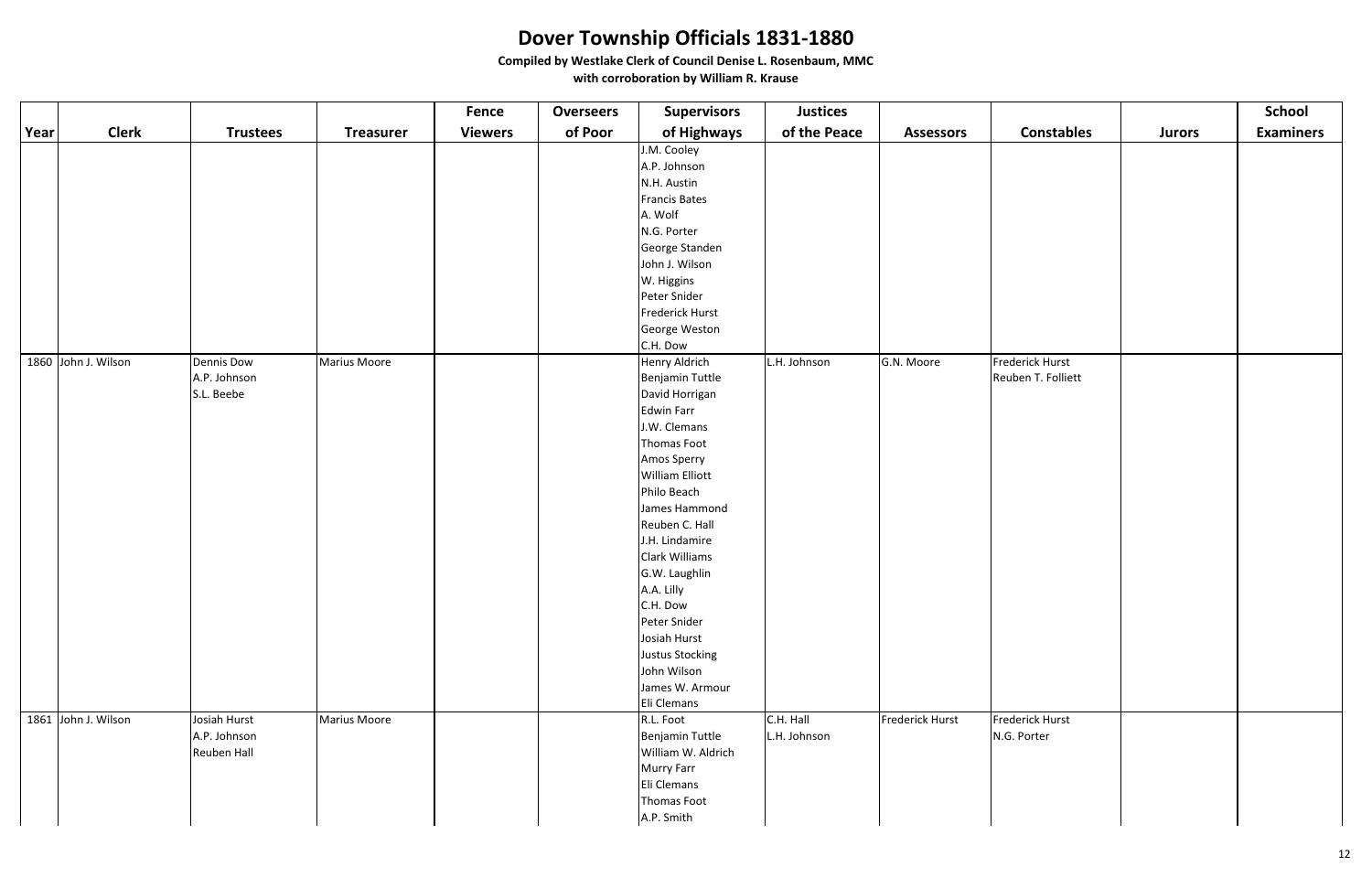|      |                  |                   |                  | <b>Fence</b>   | <b>Overseers</b> | <b>Supervisors</b>           | <b>Justices</b> |                  |                      |               | <b>School</b>    |
|------|------------------|-------------------|------------------|----------------|------------------|------------------------------|-----------------|------------------|----------------------|---------------|------------------|
| Year | <b>Clerk</b>     | <b>Trustees</b>   | <b>Treasurer</b> | <b>Viewers</b> | of Poor          | of Highways                  | of the Peace    | <b>Assessors</b> | <b>Constables</b>    | <b>Jurors</b> | <b>Examiners</b> |
|      |                  |                   |                  |                |                  | L.W. Guild                   |                 |                  |                      |               |                  |
|      |                  |                   |                  |                |                  | E.W. Luster                  |                 |                  |                      |               |                  |
|      |                  |                   |                  |                |                  | James L. Hand                |                 |                  |                      |               |                  |
|      |                  |                   |                  |                |                  | G.W. Bates                   |                 |                  |                      |               |                  |
|      |                  |                   |                  |                |                  | Perry Powell                 |                 |                  |                      |               |                  |
|      |                  |                   |                  |                |                  | Charles Porter               |                 |                  |                      |               |                  |
|      |                  |                   |                  |                |                  | William Foulhaber            |                 |                  |                      |               |                  |
|      |                  |                   |                  |                |                  | S.P. Smith                   |                 |                  |                      |               |                  |
|      |                  |                   |                  |                |                  | Cyrus E. Barnum              |                 |                  |                      |               |                  |
|      |                  |                   |                  |                |                  | George Steffers              |                 |                  |                      |               |                  |
|      |                  |                   |                  |                |                  | John Rose                    |                 |                  |                      |               |                  |
|      |                  |                   |                  |                |                  | Thomas Hurst                 |                 |                  |                      |               |                  |
|      | 1862 Eli Clemans | Jonathan Spencer  | Calvin Phinney   |                |                  | Adolphus Grider              | L.H. Johnson    | Reuben Hall      | Reuben T. Folliett   |               |                  |
|      |                  | <b>Dennis Dow</b> |                  |                |                  | Joseph Brown Jr.             |                 |                  | Sylvester E. Phinney |               |                  |
|      |                  | Adolphus Grider   |                  |                |                  | Rudolph Scholl               |                 |                  | Frederick Hurst      |               |                  |
|      |                  |                   |                  |                |                  | Carlos R. Atwell             |                 |                  |                      |               |                  |
|      |                  |                   |                  |                |                  | Calvin Phinney               |                 |                  |                      |               |                  |
|      |                  |                   |                  |                |                  | Thomas Foot                  |                 |                  |                      |               |                  |
|      |                  |                   |                  |                |                  | M. Kellogg                   |                 |                  |                      |               |                  |
|      |                  |                   |                  |                |                  | Clark Smith                  |                 |                  |                      |               |                  |
|      |                  |                   |                  |                |                  | Orville Alfred               |                 |                  |                      |               |                  |
|      |                  |                   |                  |                |                  | John Rose                    |                 |                  |                      |               |                  |
|      |                  |                   |                  |                |                  | <b>Richard York</b>          |                 |                  |                      |               |                  |
|      |                  |                   |                  |                |                  | A.S. Ward - appt'd in        |                 |                  |                      |               |                  |
|      |                  |                   |                  |                |                  | place of R. York             |                 |                  |                      |               |                  |
|      |                  |                   |                  |                |                  | Perry Powell                 |                 |                  |                      |               |                  |
|      |                  |                   |                  |                |                  | Joseph C. Smith              |                 |                  |                      |               |                  |
|      |                  |                   |                  |                |                  | G.W. Laughlin                |                 |                  |                      |               |                  |
|      |                  |                   |                  |                |                  | Joseph Stocking Jr.          |                 |                  |                      |               |                  |
|      |                  |                   |                  |                |                  | Cyrus E. Barnum              |                 |                  |                      |               |                  |
|      |                  |                   |                  |                |                  | Christian Delinger           |                 |                  |                      |               |                  |
|      |                  |                   |                  |                |                  | Josiah Hurst                 |                 |                  |                      |               |                  |
|      |                  |                   |                  |                |                  | Jonathan Spencer             |                 |                  |                      |               |                  |
|      |                  |                   |                  |                |                  | D.W. Porter - appt'd in      |                 |                  |                      |               |                  |
|      |                  |                   |                  |                |                  | place of Stocking Jr.        |                 |                  |                      |               |                  |
|      |                  |                   |                  |                |                  | Phillip Phillips - appt'd in |                 |                  |                      |               |                  |
|      |                  |                   |                  |                |                  | place of C. Smith            |                 |                  |                      |               |                  |
|      | 1863 Thomas Foot | <b>Edwin Farr</b> | Calvin Phinney   |                |                  | Selden Osborn                |                 | Jason Bradley    | Sylvester Phinney    |               |                  |
|      |                  | Jonathan Spencer  |                  |                |                  | John Simmerer                |                 |                  | R.T. Folliett        |               |                  |
|      |                  | A.J. Coe          |                  |                |                  | Fred Wohrman                 |                 |                  |                      |               |                  |
|      |                  |                   |                  |                |                  | Carlos R. Atwell             |                 |                  |                      |               |                  |
|      |                  |                   |                  |                |                  | Justus Stocking              |                 |                  |                      |               |                  |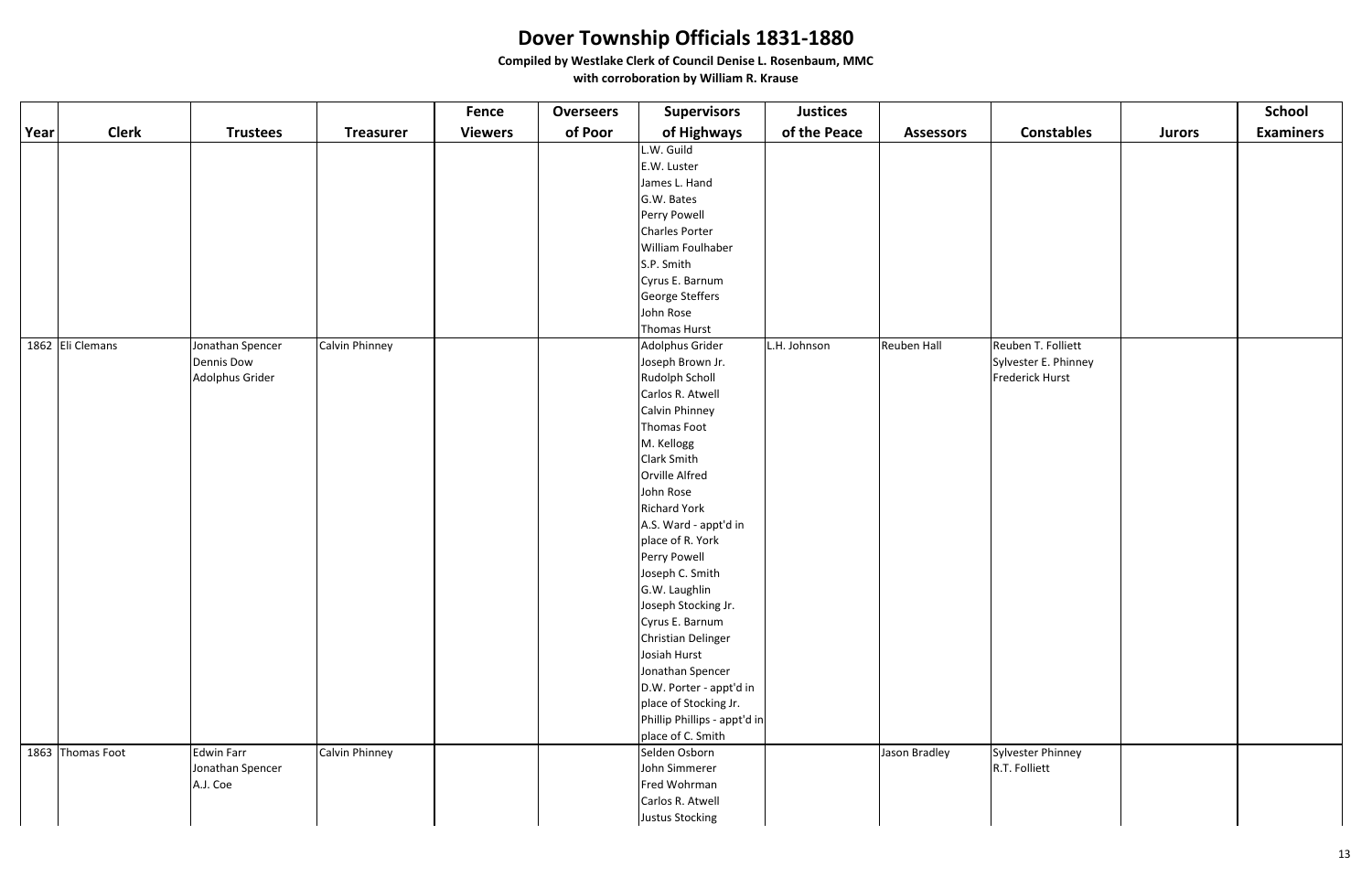|      |                          |                   |                  | <b>Fence</b>   | <b>Overseers</b> | <b>Supervisors</b>                              | <b>Justices</b>   |                  |                     |               | <b>School</b>    |
|------|--------------------------|-------------------|------------------|----------------|------------------|-------------------------------------------------|-------------------|------------------|---------------------|---------------|------------------|
| Year | <b>Clerk</b>             | <b>Trustees</b>   | <b>Treasurer</b> | <b>Viewers</b> | of Poor          | of Highways                                     | of the Peace      | <b>Assessors</b> | <b>Constables</b>   | <b>Jurors</b> | <b>Examiners</b> |
|      |                          |                   |                  |                |                  | Samuel Baird - appt'd in                        |                   |                  |                     |               |                  |
|      |                          |                   |                  |                |                  | place of Justus Stocking                        |                   |                  |                     |               |                  |
|      |                          |                   |                  |                |                  | who resigned                                    |                   |                  |                     |               |                  |
|      |                          |                   |                  |                |                  | Frederick Albers                                |                   |                  |                     |               |                  |
|      |                          |                   |                  |                |                  | Samuel Chubb                                    |                   |                  |                     |               |                  |
|      |                          |                   |                  |                |                  | Jonathan Spencer                                |                   |                  |                     |               |                  |
|      |                          |                   |                  |                |                  | J.L. Root                                       |                   |                  |                     |               |                  |
|      |                          |                   |                  |                |                  | George Weston - appt'd                          |                   |                  |                     |               |                  |
|      |                          |                   |                  |                |                  | in place of J.L. Root                           |                   |                  |                     |               |                  |
|      |                          |                   |                  |                |                  | James Hand                                      |                   |                  |                     |               |                  |
|      |                          |                   |                  |                |                  | Z.S. Hall                                       |                   |                  |                     |               |                  |
|      |                          |                   |                  |                |                  | Thomas B. Powell                                |                   |                  |                     |               |                  |
|      |                          |                   |                  |                |                  | R.H. Knight                                     |                   |                  |                     |               |                  |
|      |                          |                   |                  |                |                  | James Porter                                    |                   |                  |                     |               |                  |
|      |                          |                   |                  |                |                  | S.P. Smith                                      |                   |                  |                     |               |                  |
|      |                          |                   |                  |                |                  | Charles H. Dow                                  |                   |                  |                     |               |                  |
|      |                          |                   |                  |                |                  | John Schwartz                                   |                   |                  |                     |               |                  |
|      |                          |                   |                  |                |                  | Josiah Hurst                                    |                   |                  |                     |               |                  |
|      |                          |                   |                  |                |                  | Joseph Stocking Jr. -                           |                   |                  |                     |               |                  |
|      | 1864 L.G. Porter elected | Henry W. Aldrich  | Marius Moore     |                |                  | appt'd in place of Smith<br>William Saddler Jr. | <b>Edwin Farr</b> | N.H. Austin      | William Saddler     |               |                  |
|      | 4/4/1864                 | Junia Sperry      |                  |                |                  | Benjamin Tuttle                                 |                   |                  | William Saddler Jr. |               |                  |
|      | Albertus A. Lilly        | <b>Dennis Dow</b> |                  |                |                  | Gahrhard H. Meier                               |                   |                  | James P. Reed       |               |                  |
|      | appointed 4/4/1864 and   |                   |                  |                |                  | Carlos R. Atwell - appt'd                       |                   |                  | S.A. Phinney        |               |                  |
|      | 4/14/1864                |                   |                  |                |                  | Joseph Stoop                                    |                   |                  |                     |               |                  |
|      |                          |                   |                  |                |                  | Frederick Wohrman                               |                   |                  |                     |               |                  |
|      |                          |                   |                  |                |                  | O.N. Parsons                                    |                   |                  |                     |               |                  |
|      |                          |                   |                  |                |                  | John V. Berry - appt'd                          |                   |                  |                     |               |                  |
|      |                          |                   |                  |                |                  | in place of Parsons                             |                   |                  |                     |               |                  |
|      |                          |                   |                  |                |                  | Phillip Phillips                                |                   |                  |                     |               |                  |
|      |                          |                   |                  |                |                  | Jonathan Spencer -                              |                   |                  |                     |               |                  |
|      |                          |                   |                  |                |                  | appt'd in place of Phillips                     |                   |                  |                     |               |                  |
|      |                          |                   |                  |                |                  | John Wearsch                                    |                   |                  |                     |               |                  |
|      |                          |                   |                  |                |                  | A.J. Coe                                        |                   |                  |                     |               |                  |
|      |                          |                   |                  |                |                  | Francis Bates                                   |                   |                  |                     |               |                  |
|      |                          |                   |                  |                |                  | Henry Luker                                     |                   |                  |                     |               |                  |
|      |                          |                   |                  |                |                  | N.G. Porter                                     |                   |                  |                     |               |                  |
|      |                          |                   |                  |                |                  | H.W. Colton                                     |                   |                  |                     |               |                  |
|      |                          |                   |                  |                |                  | William Foulhaber -                             |                   |                  |                     |               |                  |
|      |                          |                   |                  |                |                  | appt'd in place of Colton                       |                   |                  |                     |               |                  |
|      |                          |                   |                  |                |                  | J.J. Wilson                                     |                   |                  |                     |               |                  |
|      |                          |                   |                  |                |                  | James Rice                                      |                   |                  |                     |               |                  |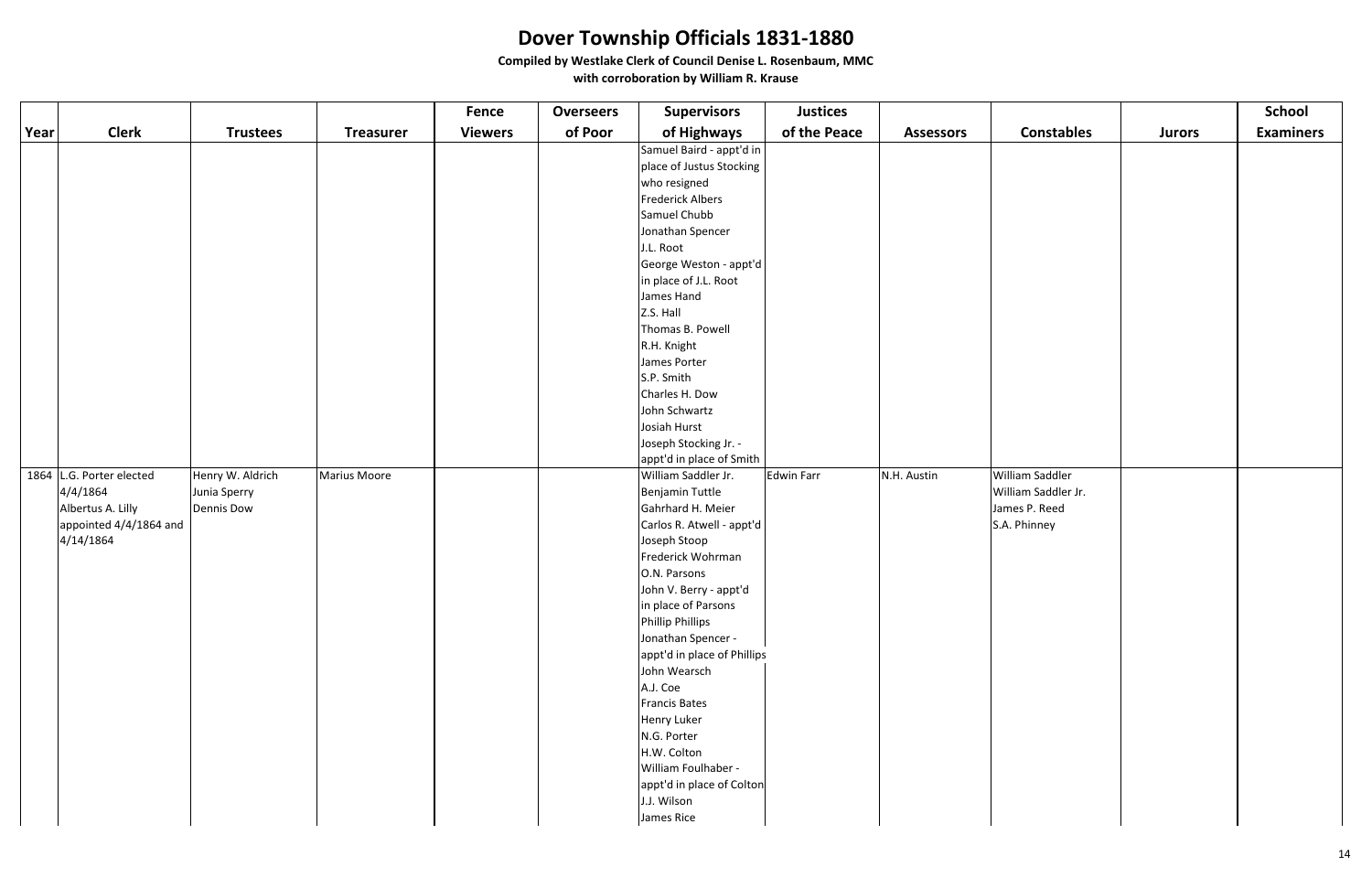|      |                 |                   |                  | <b>Fence</b>   | <b>Overseers</b> | <b>Supervisors</b>        | <b>Justices</b> |                     |                   |               | <b>School</b>    |
|------|-----------------|-------------------|------------------|----------------|------------------|---------------------------|-----------------|---------------------|-------------------|---------------|------------------|
| Year | <b>Clerk</b>    | <b>Trustees</b>   | <b>Treasurer</b> | <b>Viewers</b> | of Poor          | of Highways               | of the Peace    | <b>Assessors</b>    | <b>Constables</b> | <b>Jurors</b> | <b>Examiners</b> |
|      |                 |                   |                  |                |                  | Dennis Dow - appt'd in    |                 |                     |                   |               |                  |
|      |                 |                   |                  |                |                  | place of J. Rice          |                 |                     |                   |               |                  |
|      |                 |                   |                  |                |                  | Christian Delinger        |                 |                     |                   |               |                  |
|      |                 |                   |                  |                |                  | Frederick Booth           |                 |                     |                   |               |                  |
|      | 1865 A.A. Lilly | A.P. Johnson      | Marius Moore     |                |                  | J.B. Cahoon (Joel)        | N.H. Austin     | William Saddler Jr. | J.P. Reed         |               |                  |
|      |                 | Dennis Dow        |                  |                |                  | Joseph Brown              |                 |                     | James Porter      |               |                  |
|      |                 | Thomas Foot       |                  |                |                  | Benjamin Tuttle - appt'd  |                 |                     | C.H. Dow          |               |                  |
|      |                 |                   |                  |                |                  | in place of J. Brown      |                 |                     |                   |               |                  |
|      |                 |                   |                  |                |                  | Henry Hagadon             |                 |                     |                   |               |                  |
|      |                 |                   |                  |                |                  | Carlos R. Atwell          |                 |                     |                   |               |                  |
|      |                 |                   |                  |                |                  | Joseph Stoop              |                 |                     |                   |               |                  |
|      |                 |                   |                  |                |                  | J.W. Clemans - appt'd     |                 |                     |                   |               |                  |
|      |                 |                   |                  |                |                  | in place of Stoop         |                 |                     |                   |               |                  |
|      |                 |                   |                  |                |                  | <b>Henry Aring</b>        |                 |                     |                   |               |                  |
|      |                 |                   |                  |                |                  | H. Wetherwax              |                 |                     |                   |               |                  |
|      |                 |                   |                  |                |                  | Garret Reublin            |                 |                     |                   |               |                  |
|      |                 |                   |                  |                |                  | Newel Ford                |                 |                     |                   |               |                  |
|      |                 |                   |                  |                |                  | George Weston - appt'd    |                 |                     |                   |               |                  |
|      |                 |                   |                  |                |                  | in place of N. Ford       |                 |                     |                   |               |                  |
|      |                 |                   |                  |                |                  | Edwin Potter              |                 |                     |                   |               |                  |
|      |                 |                   |                  |                |                  | Reuben Hall               |                 |                     |                   |               |                  |
|      |                 |                   |                  |                |                  | Henry Heckerman           |                 |                     |                   |               |                  |
|      |                 |                   |                  |                |                  | N.G. Porter               |                 |                     |                   |               |                  |
|      |                 |                   |                  |                |                  | <b>Henry Meier</b>        |                 |                     |                   |               |                  |
|      |                 |                   |                  |                |                  | Hiram Smith Jr.           |                 |                     |                   |               |                  |
|      |                 |                   |                  |                |                  | Horace Landphair          |                 |                     |                   |               |                  |
|      |                 |                   |                  |                |                  | William Paddleford -      |                 |                     |                   |               |                  |
|      |                 |                   |                  |                |                  | appt'd in place of        |                 |                     |                   |               |                  |
|      |                 |                   |                  |                |                  | H. Landphair              |                 |                     |                   |               |                  |
|      |                 |                   |                  |                |                  | M. Snitzler               |                 |                     |                   |               |                  |
|      |                 |                   |                  |                |                  | Nickolas Welling - appt'd |                 |                     |                   |               |                  |
|      |                 |                   |                  |                |                  | in place of M. Snitzler   |                 |                     |                   |               |                  |
|      |                 |                   |                  |                |                  | <b>Thomas Hurst</b>       |                 |                     |                   |               |                  |
|      | 1866 E. Merriam | H.D. Landphair    | John Kirk        |                |                  | H.W. Aldrich              | N.H. Austin     | Jason Bradley       | James C. Porter   |               |                  |
|      |                 | Simeon W. Simonds |                  |                |                  | Henry Wischmeyer          |                 |                     | Oscar N. Parsons  |               |                  |
|      |                 | E.F. Walker       |                  |                |                  | <b>Henry Meier</b>        |                 |                     | C.H. Dow          |               |                  |
|      |                 |                   |                  |                |                  | E. Wohrman - appt'd in    |                 |                     |                   |               |                  |
|      |                 |                   |                  |                |                  | place of Meier removed    |                 |                     |                   |               |                  |
|      |                 |                   |                  |                |                  | from town                 |                 |                     |                   |               |                  |
|      |                 |                   |                  |                |                  | Levi Brainard             |                 |                     |                   |               |                  |
|      |                 |                   |                  |                |                  | I.A. Johnson              |                 |                     |                   |               |                  |
|      |                 |                   |                  |                |                  | Peter Hunger              |                 |                     |                   |               |                  |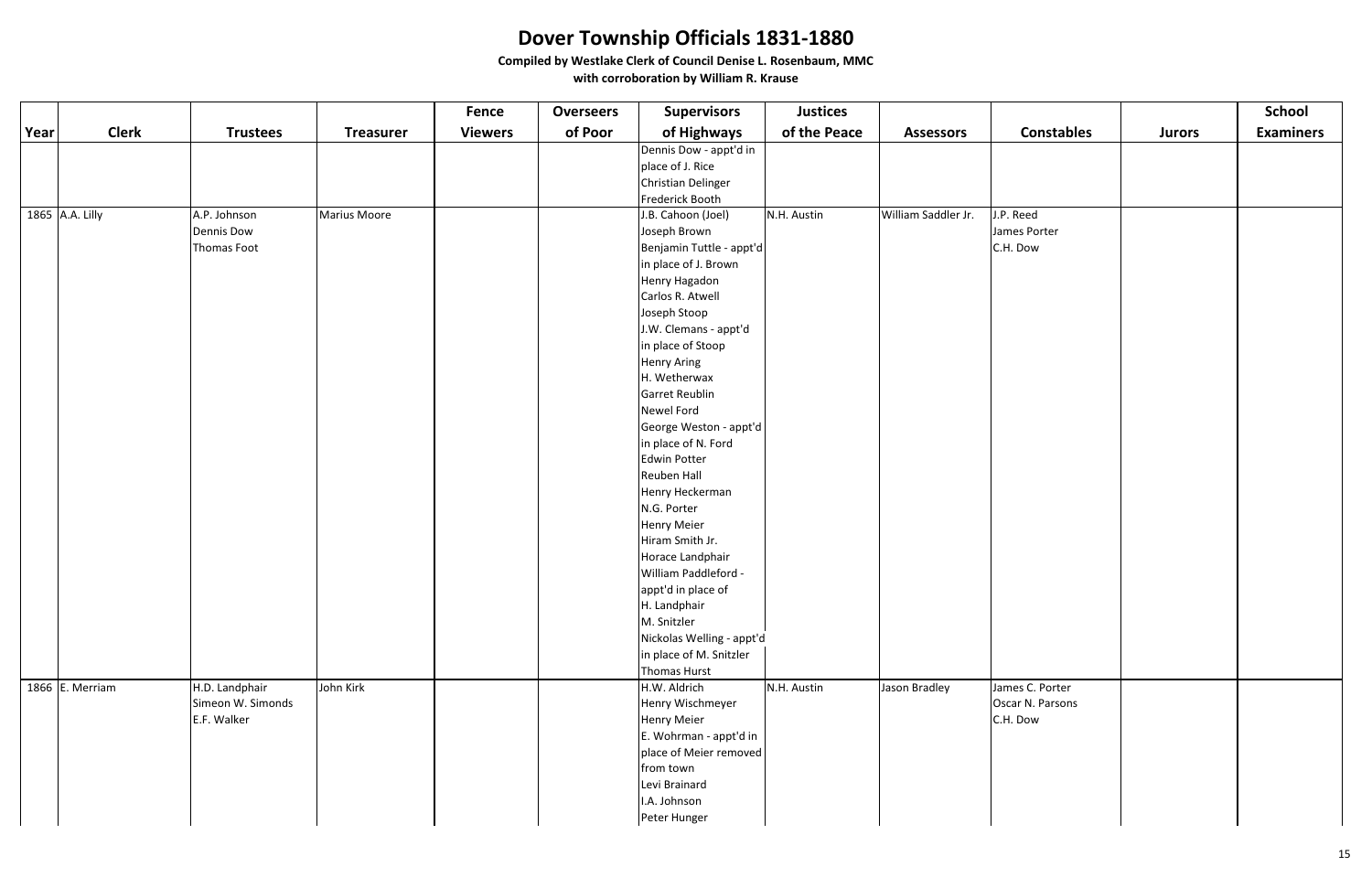|      |                  |                                         |                  | Fence          | <b>Overseers</b> | <b>Supervisors</b>                                                                                                                                                                                                                                                                                                                                                                                        | <b>Justices</b>           |                  |                                                                                                                                                                                                             |               | <b>School</b>    |
|------|------------------|-----------------------------------------|------------------|----------------|------------------|-----------------------------------------------------------------------------------------------------------------------------------------------------------------------------------------------------------------------------------------------------------------------------------------------------------------------------------------------------------------------------------------------------------|---------------------------|------------------|-------------------------------------------------------------------------------------------------------------------------------------------------------------------------------------------------------------|---------------|------------------|
| Year | <b>Clerk</b>     | <b>Trustees</b>                         | <b>Treasurer</b> | <b>Viewers</b> | of Poor          | of Highways                                                                                                                                                                                                                                                                                                                                                                                               | of the Peace              | <b>Assessors</b> | <b>Constables</b>                                                                                                                                                                                           | <b>Jurors</b> | <b>Examiners</b> |
|      |                  |                                         |                  |                |                  | Adam Saxer<br>O. Paddock<br>William Foulhaber<br>Julius Root - appt'd in<br>place of Foulhaber<br>Edwin Potter<br>Myron Hall<br>Henry Heckerman<br>N.G. Porter<br>Hiram Colton<br>G.W. Laughlin - appt'd<br>in place of Colton<br>Joseph Stocking<br>Phillip Phillips - appt'd in<br>place of J. Stocking<br>J.P. Rice<br><b>Gustave Miller</b><br>Josiah Hurst<br>Christopher Wearsch<br>Gilbert Cousins |                           |                  |                                                                                                                                                                                                             |               |                  |
|      |                  |                                         |                  |                |                  | Hiram Smith Jr.<br>Porter Smith                                                                                                                                                                                                                                                                                                                                                                           |                           |                  |                                                                                                                                                                                                             |               |                  |
|      |                  |                                         |                  |                |                  | James Porter                                                                                                                                                                                                                                                                                                                                                                                              |                           |                  |                                                                                                                                                                                                             |               |                  |
|      | 1867 A.S. Porter | John Rose<br>E.S. Lewis<br>L.H. Johnson | Junia Sperry     |                |                  |                                                                                                                                                                                                                                                                                                                                                                                                           | Edwin Farr<br>N.H. Austin | John M. Cooley   | William W. Aldrich -<br>refused to serve<br>C.H. Dow - refused to<br>serve<br>D.A. Brown - appt'd in<br>place of W.W. Aldrich<br>A.K. Rose - declined to<br>serve<br>O.N. Parsons<br>J.C. Porter<br>J. Rice |               |                  |
|      | 1868 A.S. Porter | John Rose<br>S.W. Simonds<br>A.S. Ward  | Junia Sperry     |                |                  | S. Osborn<br>D.A. Brown<br>William W. Aldrich<br>L. Brainard<br>J. Clemans<br>G. Whitsey<br>J. Hawkins<br>J.K. Berry                                                                                                                                                                                                                                                                                      | John Kirk                 | Jason Bradley    | Allen Ward<br>J.A. Parsons<br>J.P. Rice                                                                                                                                                                     |               |                  |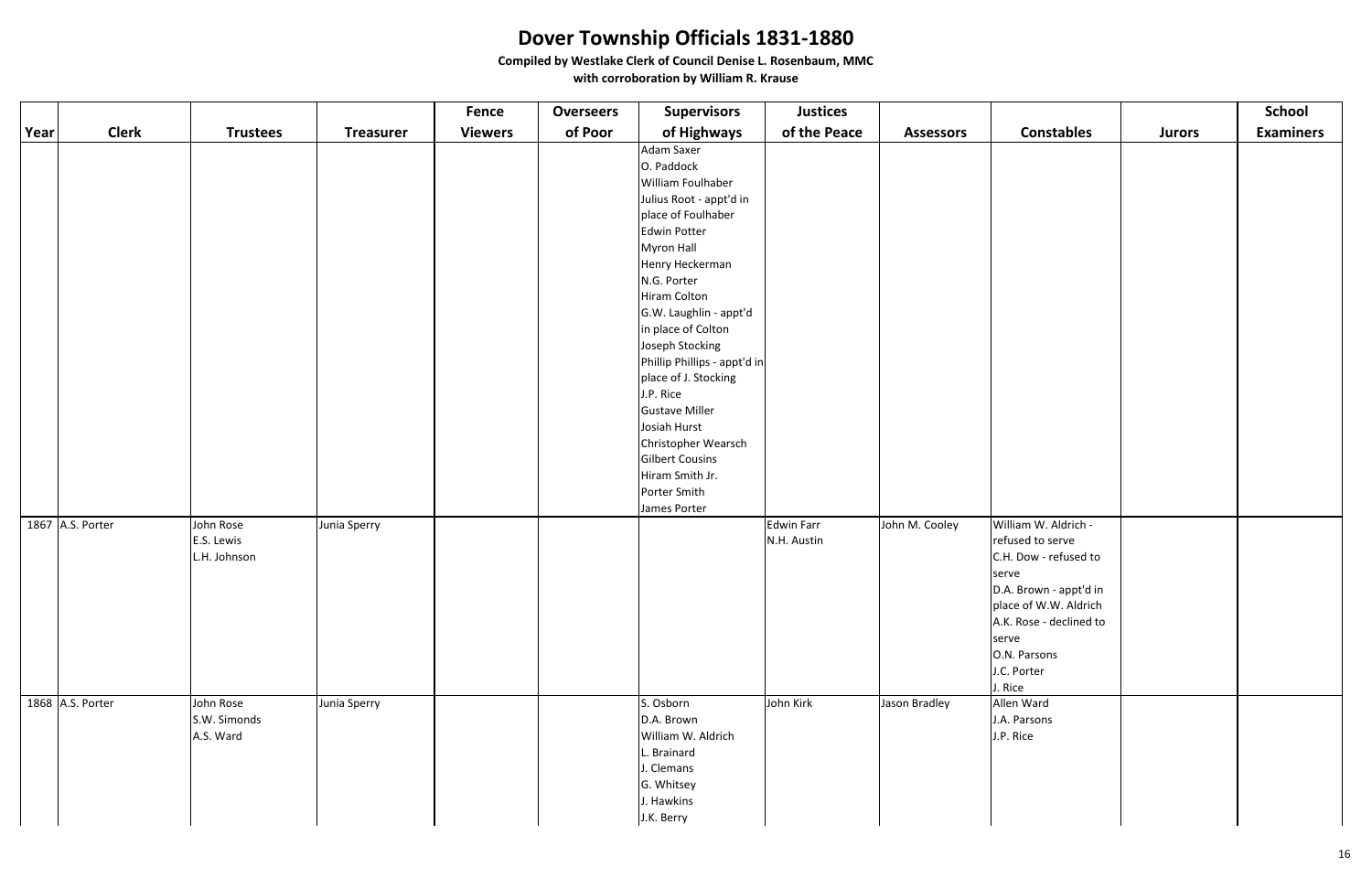|      |                  |                 |                  | <b>Fence</b>   | <b>Overseers</b> | <b>Supervisors</b> | <b>Justices</b> |                  |                   |               | <b>School</b>    |
|------|------------------|-----------------|------------------|----------------|------------------|--------------------|-----------------|------------------|-------------------|---------------|------------------|
| Year | <b>Clerk</b>     | <b>Trustees</b> | <b>Treasurer</b> | <b>Viewers</b> | of Poor          | of Highways        | of the Peace    | <b>Assessors</b> | <b>Constables</b> | <b>Jurors</b> | <b>Examiners</b> |
|      |                  |                 |                  |                |                  | William Foulhaber  |                 |                  |                   |               |                  |
|      |                  |                 |                  |                |                  | Leon Coe           |                 |                  |                   |               |                  |
|      |                  |                 |                  |                |                  | W. Bates           |                 |                  |                   |               |                  |
|      |                  |                 |                  |                |                  | S. Vangelder       |                 |                  |                   |               |                  |
|      |                  |                 |                  |                |                  | C. Porter          |                 |                  |                   |               |                  |
|      |                  |                 |                  |                |                  | G. Standen         |                 |                  |                   |               |                  |
|      |                  |                 |                  |                |                  | J.J. Wilson        |                 |                  |                   |               |                  |
|      |                  |                 |                  |                |                  | H.D. Landphair     |                 |                  |                   |               |                  |
|      |                  |                 |                  |                |                  | J. Schwartz        |                 |                  |                   |               |                  |
|      |                  |                 |                  |                |                  | J. Hurst           |                 |                  |                   |               |                  |
|      | 1869 A.S. Porter | John Rose       | A.S. Phinney     |                |                  | A.G. Bright        | L.H. Johnson    | A.G. Bright      | F.B. Reed         |               |                  |
|      |                  | A.A. Lilly      |                  |                |                  | Benjamin Tuttle    | J. Parsons      |                  | H.P. Johnson      |               |                  |
|      |                  | A.S. Ward       |                  |                |                  | J. Horrigan        |                 |                  | Allen (A.B.) Ward |               |                  |
|      |                  |                 |                  |                |                  | L. Brainard        |                 |                  |                   |               |                  |
|      |                  |                 |                  |                |                  | J.W. Jackson       |                 |                  |                   |               |                  |
|      |                  |                 |                  |                |                  | J. Stoop           |                 |                  |                   |               |                  |
|      |                  |                 |                  |                |                  | O.N. Parsons       |                 |                  |                   |               |                  |
|      |                  |                 |                  |                |                  | J.M. Cooley        |                 |                  |                   |               |                  |
|      |                  |                 |                  |                |                  | S. Nagle           |                 |                  |                   |               |                  |
|      |                  |                 |                  |                |                  | Leon Coe           |                 |                  |                   |               |                  |
|      |                  |                 |                  |                |                  | G. Reublin         |                 |                  |                   |               |                  |
|      |                  |                 |                  |                |                  | S. Vangelder       |                 |                  |                   |               |                  |
|      |                  |                 |                  |                |                  | L. Porter          |                 |                  |                   |               |                  |
|      |                  |                 |                  |                |                  | O. Drunagle        |                 |                  |                   |               |                  |
|      |                  |                 |                  |                |                  | J. Beardsley       |                 |                  |                   |               |                  |
|      |                  |                 |                  |                |                  | J. Schwartz        |                 |                  |                   |               |                  |
|      |                  |                 |                  |                |                  | J. Hurst           |                 |                  |                   |               |                  |
|      | 1870 A.S. Porter | A.P. Smith      | J. Kirk          | A.A. Lilly     |                  | D.R. Braman        | D.R. Braman     | J.M. Cooley      | F.B. Reed         |               |                  |
|      |                  | H.P. Johnson    |                  | J. Rose        |                  | F. Tuttle          |                 |                  | Thomas Clague     |               |                  |
|      |                  | A.A. Lilly      |                  |                |                  | G. Fathose         |                 |                  | H.P. Johnson      |               |                  |
|      |                  |                 |                  |                |                  | T. Clague          |                 |                  |                   |               |                  |
|      |                  |                 |                  |                |                  | J.W. Jackson       |                 |                  |                   |               |                  |
|      |                  |                 |                  |                |                  | J. Stoop           |                 |                  |                   |               |                  |
|      |                  |                 |                  |                |                  | A. Sperry          |                 |                  |                   |               |                  |
|      |                  |                 |                  |                |                  | G. Wilson          |                 |                  |                   |               |                  |
|      |                  |                 |                  |                |                  | M. Barth           |                 |                  |                   |               |                  |
|      |                  |                 |                  |                |                  | A. Rose            |                 |                  |                   |               |                  |
|      |                  |                 |                  |                |                  | Martin Griffin     |                 |                  |                   |               |                  |
|      |                  |                 |                  |                |                  | Thomas B. Powell   |                 |                  |                   |               |                  |
|      |                  |                 |                  |                |                  | N.G. Porter        |                 |                  |                   |               |                  |
|      |                  |                 |                  |                |                  | O. Drunagle        |                 |                  |                   |               |                  |
|      |                  |                 |                  |                |                  | H.P. Johnson       |                 |                  |                   |               |                  |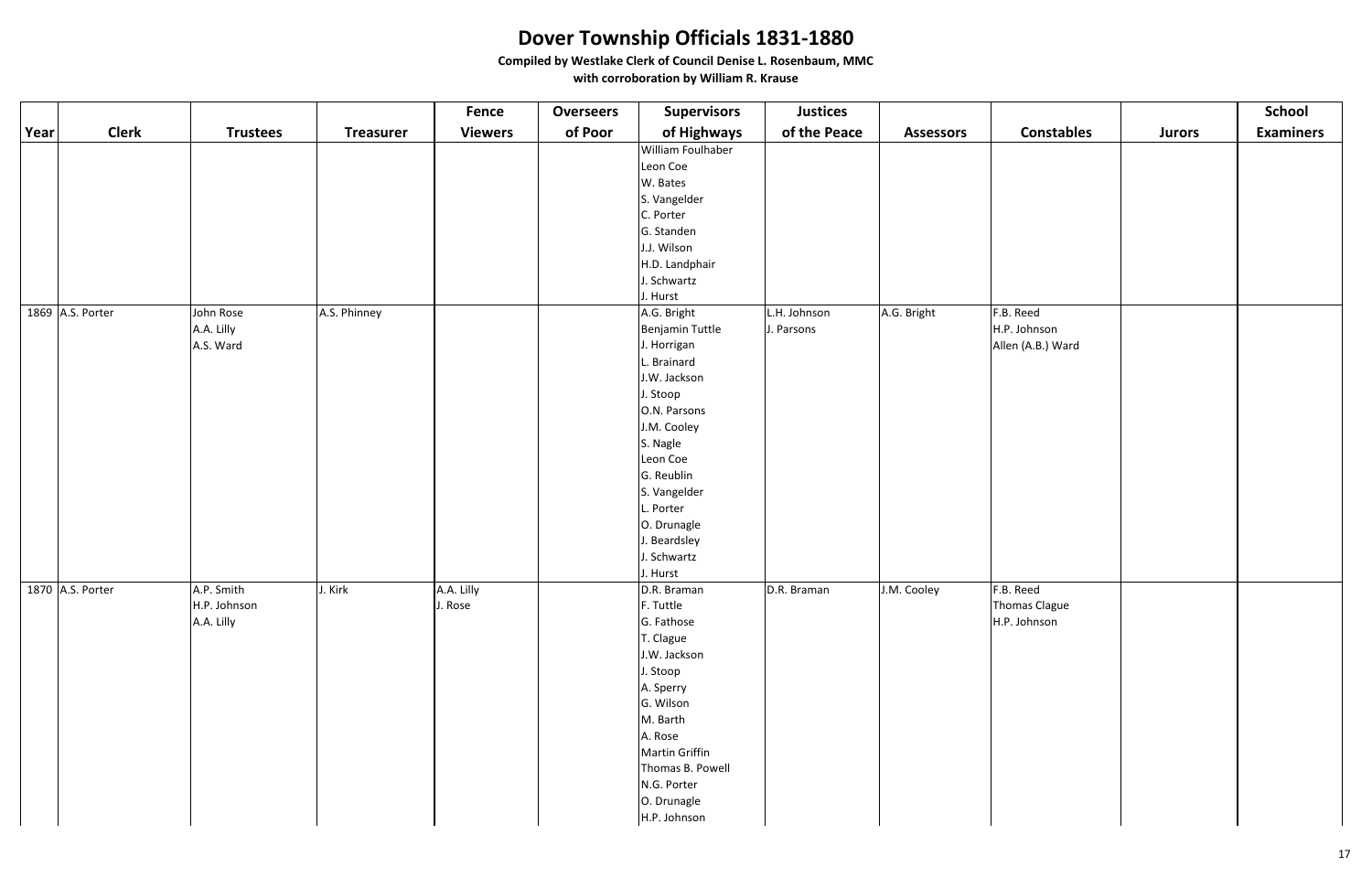|      |                   |                      |                  | <b>Fence</b>   | <b>Overseers</b> | <b>Supervisors</b>        | <b>Justices</b> |                  |                        |               | <b>School</b>          |
|------|-------------------|----------------------|------------------|----------------|------------------|---------------------------|-----------------|------------------|------------------------|---------------|------------------------|
| Year | <b>Clerk</b>      | <b>Trustees</b>      | <b>Treasurer</b> | <b>Viewers</b> | of Poor          | of Highways               | of the Peace    | <b>Assessors</b> | <b>Constables</b>      | <b>Jurors</b> | <b>Examiners</b>       |
|      |                   |                      |                  |                |                  | H.D. Landphair            |                 |                  |                        |               |                        |
|      |                   |                      |                  |                |                  | C. Delinger               |                 |                  |                        |               |                        |
|      |                   |                      |                  |                |                  | J.N. Hurst                |                 |                  |                        |               |                        |
|      | 1871 Calvin Pease | R. Hall              | J. Kirk          |                |                  | Mark Griffin              | D.R. Braman     | J.M. Cooley      | James Beardsley        |               | School Directors:      |
|      |                   | Garret Reublin       |                  |                |                  | Daniel A. Brown           |                 |                  | Samuel Osborn          |               | William W. Aldrich Jr. |
|      |                   | N.G. Porter          |                  |                |                  | P. Phillips               |                 |                  | A. Reublin             |               | D.L. Oviatt            |
|      |                   |                      |                  |                |                  | H.B. Smith                |                 |                  | B.F. Reed              |               |                        |
|      |                   |                      |                  |                |                  | H. Bierbaum               |                 |                  |                        |               |                        |
|      |                   |                      |                  |                |                  | D.R. Braman               |                 |                  |                        |               |                        |
|      |                   |                      |                  |                |                  | J. Pillet                 |                 |                  |                        |               |                        |
|      |                   |                      |                  |                |                  | L. Aldrich                |                 |                  |                        |               |                        |
|      |                   |                      |                  |                |                  | H. Bates                  |                 |                  |                        |               |                        |
|      |                   |                      |                  |                |                  | J. Jackson                |                 |                  |                        |               |                        |
|      |                   |                      |                  |                |                  | C.D. Hall                 |                 |                  |                        |               |                        |
|      |                   |                      |                  |                |                  | A.J. Coe                  |                 |                  |                        |               |                        |
|      |                   |                      |                  |                |                  | J.K. Berry                |                 |                  |                        |               |                        |
|      |                   |                      |                  |                |                  | J.P. Reed                 |                 |                  |                        |               |                        |
|      |                   |                      |                  |                |                  | C. Drunagle               |                 |                  |                        |               |                        |
|      |                   |                      |                  |                |                  | A. Whitham                |                 |                  |                        |               |                        |
|      |                   |                      |                  |                |                  | Amos Sperry               |                 |                  |                        |               |                        |
|      |                   |                      |                  |                |                  | Charles Hubbard           |                 |                  |                        |               |                        |
|      |                   |                      |                  |                |                  | J. Hurst                  |                 |                  |                        |               |                        |
|      |                   |                      |                  |                |                  | T.G. Cousins              |                 |                  |                        |               |                        |
|      |                   |                      |                  |                |                  | Thomas B. Powell          |                 |                  |                        |               |                        |
|      | 1872 Calvin Pease | N.G. Porter          | G. Reublin       |                |                  | H.D. Landphair            | Samuel Chubb    | H.D. Landphair   | L.W. Guild             |               |                        |
|      |                   | Leon Coe             |                  |                |                  | C. Dumford                |                 |                  | Samuel Osborn          |               |                        |
|      |                   | Thomas H. Hurst      |                  |                |                  | H. Heckerman              |                 |                  | B.F. Reed              |               |                        |
|      |                   | All elected 4/1/1872 |                  |                |                  | Thomas Baker              |                 |                  | James P. Rice - appt'd |               |                        |
|      |                   | Listed on 10/8/1872  |                  |                |                  | C.C. Reed                 |                 |                  | 10/8/1872 to replace   |               |                        |
|      |                   | and 3/3/1873         |                  |                |                  | C.A. Warnake              |                 |                  | L.W. Guild who         |               |                        |
|      |                   |                      |                  |                |                  | Herman Orien              |                 |                  | resigned               |               |                        |
|      |                   |                      |                  |                |                  | Benjamin Tuttle           |                 |                  |                        |               |                        |
|      |                   |                      |                  |                |                  | R. Hall: Ditch Supervisor |                 |                  |                        |               |                        |
|      |                   | Listed on 4/15/1872: |                  |                |                  | A. Walker                 |                 |                  |                        |               |                        |
|      |                   | A.G. Porter          |                  |                |                  | S. Nagle                  |                 |                  |                        |               |                        |
|      |                   | Leon Coe             |                  |                |                  | A.J. Coe                  |                 |                  |                        |               |                        |
|      |                   | J.N. Hurst           |                  |                |                  | John Hawkins              |                 |                  |                        |               |                        |
|      |                   |                      |                  |                |                  | C.C. Reed                 |                 |                  |                        |               |                        |
|      |                   |                      |                  |                |                  | Henry Foot                |                 |                  |                        |               |                        |
|      |                   |                      |                  |                |                  | J.N. Hurst                |                 |                  |                        |               |                        |
|      |                   |                      |                  |                |                  | C. Drunagle               |                 |                  |                        |               |                        |
|      |                   |                      |                  |                |                  | J.K. Berry                |                 |                  |                        |               |                        |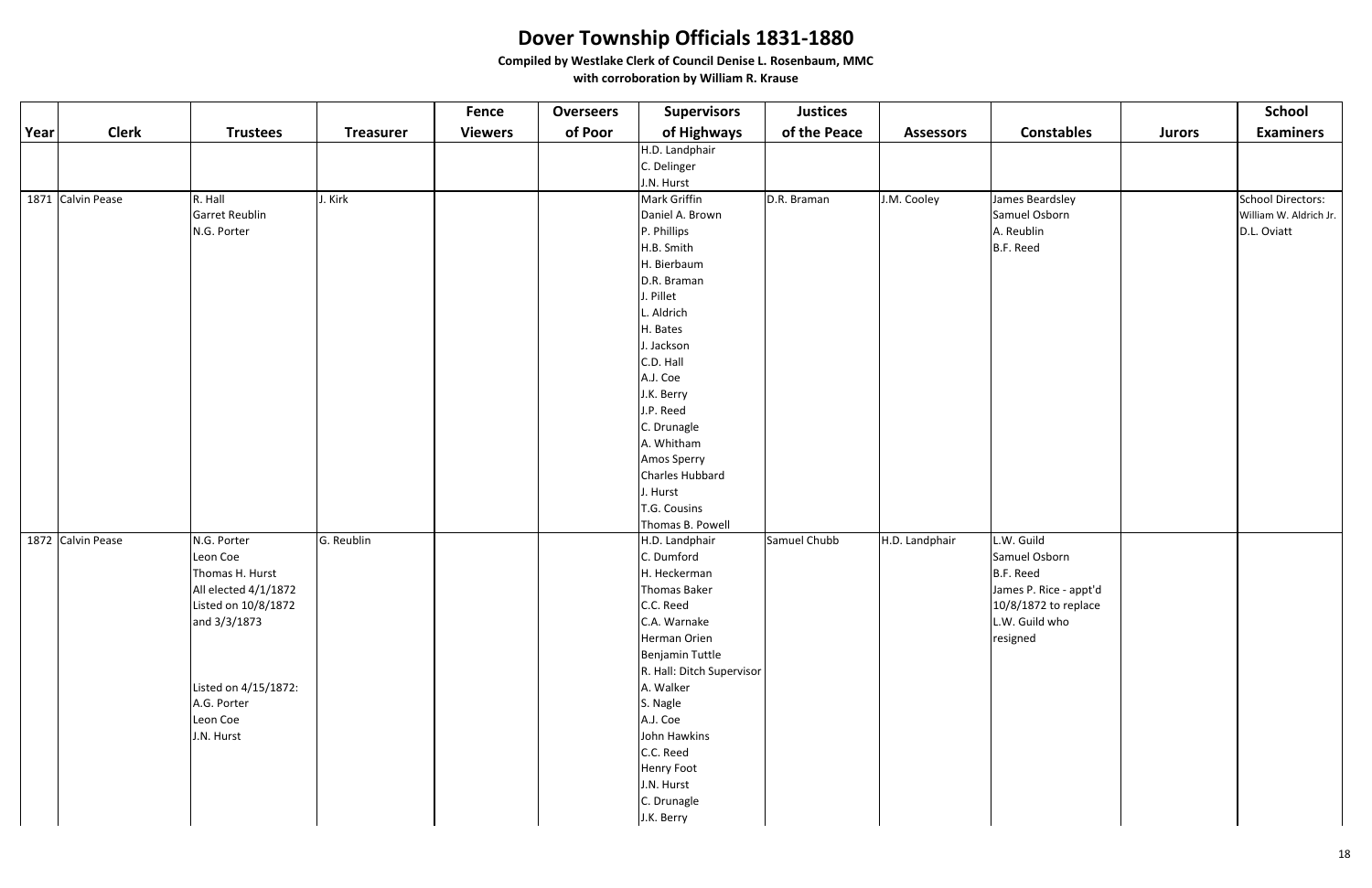|      |                   |                 |                  | <b>Fence</b>   | <b>Overseers</b> | <b>Supervisors</b>  | <b>Justices</b>     |                  |                   |               | <b>School</b>    |
|------|-------------------|-----------------|------------------|----------------|------------------|---------------------|---------------------|------------------|-------------------|---------------|------------------|
| Year | <b>Clerk</b>      | <b>Trustees</b> | <b>Treasurer</b> | <b>Viewers</b> | of Poor          | of Highways         | of the Peace        | <b>Assessors</b> | <b>Constables</b> | <b>Jurors</b> | <b>Examiners</b> |
|      |                   |                 |                  |                |                  | <b>Isaac Asplin</b> |                     |                  |                   |               |                  |
|      | 1873 Calvin Pease | L.H. Johnson    | J.M. Cooley      |                |                  | James Hammond       | William Saddler Jr. | B.F. Reed        | J.P. Rice         |               |                  |
|      |                   | Andrew J. Coe   |                  |                |                  | Henry Heckerman     |                     |                  | Samuel Osborn     |               |                  |
|      |                   | Leon Coe        |                  |                |                  | Perry Powell        |                     |                  |                   |               |                  |
|      |                   |                 |                  |                |                  | Newton Porter       |                     |                  |                   |               |                  |
|      |                   |                 |                  |                |                  | Henry Wischmeyer    |                     |                  |                   |               |                  |
|      |                   |                 |                  |                |                  | D.R. Braman         |                     |                  |                   |               |                  |
|      |                   |                 |                  |                |                  | C. Brenner          |                     |                  |                   |               |                  |
|      |                   |                 |                  |                |                  | A.P. Smith          |                     |                  |                   |               |                  |
|      |                   |                 |                  |                |                  | H.B. Smith          |                     |                  |                   |               |                  |
|      |                   |                 |                  |                |                  | M. Barth            |                     |                  |                   |               |                  |
|      |                   |                 |                  |                |                  | James Beardsley     |                     |                  |                   |               |                  |
|      |                   |                 |                  |                |                  | T. Oats             |                     |                  |                   |               |                  |
|      |                   |                 |                  |                |                  | H. Oring            |                     |                  |                   |               |                  |
|      |                   |                 |                  |                |                  | J.P. Rice           |                     |                  |                   |               |                  |
|      |                   |                 |                  |                |                  | S. Vangelder        |                     |                  |                   |               |                  |
|      |                   |                 |                  |                |                  | H. Orien            |                     |                  |                   |               |                  |
|      |                   |                 |                  |                |                  | Ziba S. Hall        |                     |                  |                   |               |                  |
|      |                   |                 |                  |                |                  | J.N. Hurst          |                     |                  |                   |               |                  |
|      |                   |                 |                  |                |                  | D. Kleuver          |                     |                  |                   |               |                  |
|      |                   |                 |                  |                |                  | Jonathan Zimmerman  |                     |                  |                   |               |                  |
|      | 1874 H.B. Smith   | Andrew J. Coe   | Calvin Pease     |                |                  | F.J. Tuttle         |                     | R.W. Austin      | J.P. Rice         |               |                  |
|      |                   | Perry Powell    |                  |                |                  | G.H. Fathauer       |                     |                  | Samuel F. Osborn  |               |                  |
|      |                   | J.N. Hurst      |                  |                |                  | L.S. Brainard       |                     |                  |                   |               |                  |
|      |                   |                 |                  |                |                  | John Limpert        |                     |                  |                   |               |                  |
|      |                   |                 |                  |                |                  | D. Kleuver          |                     |                  |                   |               |                  |
|      |                   |                 |                  |                |                  | S.M. Taylor         |                     |                  |                   |               |                  |
|      |                   |                 |                  |                |                  | L.W. Guild          |                     |                  |                   |               |                  |
|      |                   |                 |                  |                |                  | J. Wearsch          |                     |                  |                   |               |                  |
|      |                   |                 |                  |                |                  | J. Hammond          |                     |                  |                   |               |                  |
|      |                   |                 |                  |                |                  | George Weston       |                     |                  |                   |               |                  |
|      |                   |                 |                  |                |                  | J. Kinney           |                     |                  |                   |               |                  |
|      |                   |                 |                  |                |                  | C.C. Hubbard        |                     |                  |                   |               |                  |
|      |                   |                 |                  |                |                  | N. Ford             |                     |                  |                   |               |                  |
|      |                   |                 |                  |                |                  | George Fathour      |                     |                  |                   |               |                  |
|      |                   |                 |                  |                |                  | L. Cahoon           |                     |                  |                   |               |                  |
|      |                   |                 |                  |                |                  | H. Heckerman        |                     |                  |                   |               |                  |
|      |                   |                 |                  |                |                  | William N. Taber    |                     |                  |                   |               |                  |
|      |                   |                 |                  |                |                  | F. Albers           |                     |                  |                   |               |                  |
|      |                   |                 |                  |                |                  | H.P. Johnson        |                     |                  |                   |               |                  |
|      |                   |                 |                  |                |                  | <b>B.</b> Chappell  |                     |                  |                   |               |                  |
|      |                   |                 |                  |                |                  | H.D. Landphair      |                     |                  |                   |               |                  |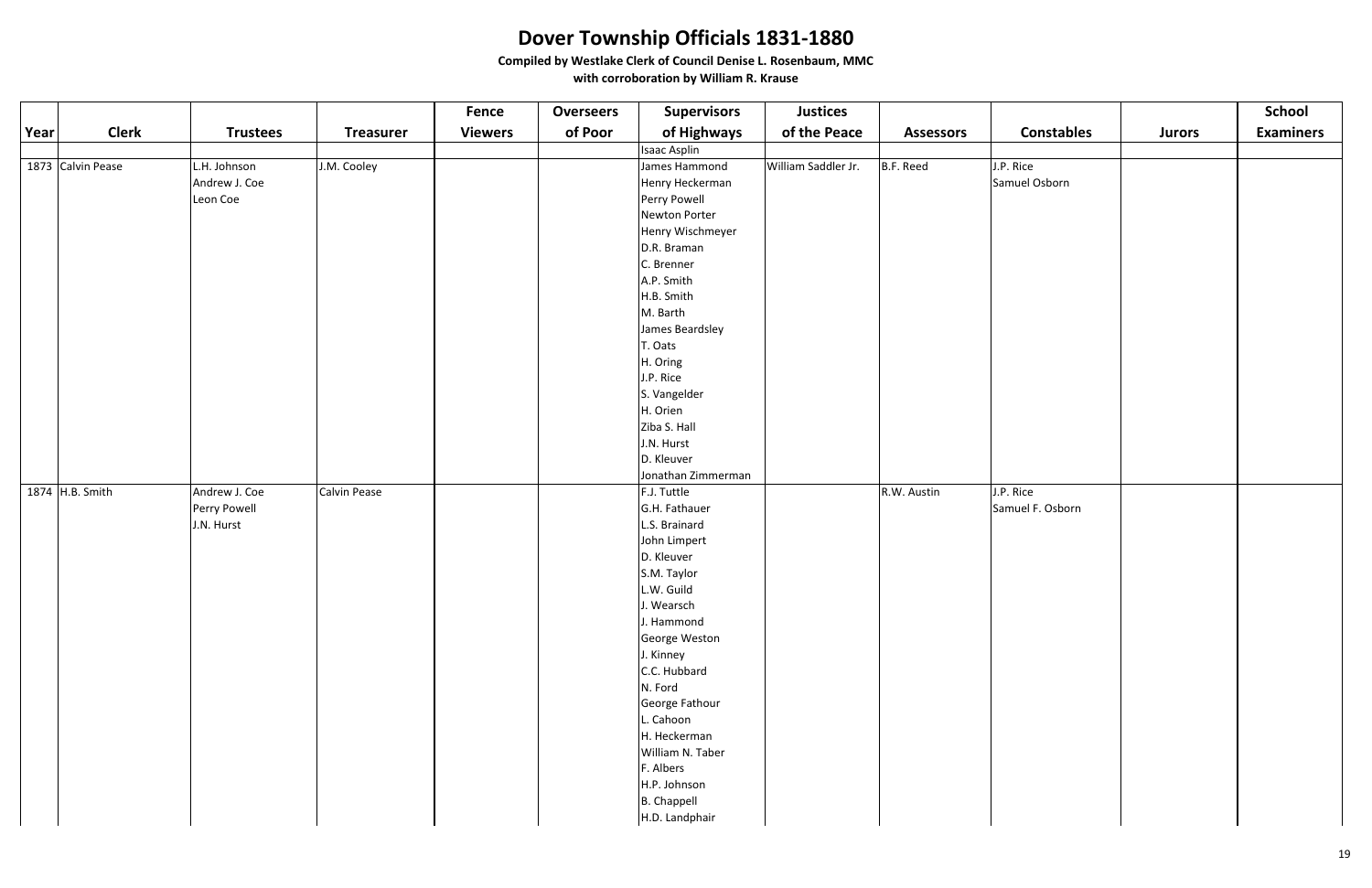|             |                       |                 |                     | <b>Fence</b>   | <b>Overseers</b> | <b>Supervisors</b>      | <b>Justices</b> |                  |                          |               | <b>School</b>    |
|-------------|-----------------------|-----------------|---------------------|----------------|------------------|-------------------------|-----------------|------------------|--------------------------|---------------|------------------|
| <b>Year</b> | <b>Clerk</b>          | <b>Trustees</b> | <b>Treasurer</b>    | <b>Viewers</b> | of Poor          | of Highways             | of the Peace    | <b>Assessors</b> | <b>Constables</b>        | <b>Jurors</b> | <b>Examiners</b> |
|             |                       |                 |                     |                |                  | F. Taber                |                 |                  |                          |               |                  |
|             |                       |                 |                     |                |                  | T.H. Hurst              |                 |                  |                          |               |                  |
|             | 1875 H.B. Smith       | Perry Powell    | <b>Calvin Pease</b> |                |                  | D. Miller               | Samuel Chubb    | B.F. Reed        | Peter Wetherwax          |               |                  |
|             |                       | S.W. Simonds    |                     |                |                  | F. Schroeder            |                 |                  | J.N. Beardsley - refused |               |                  |
|             |                       | J.N. Hurst      |                     |                |                  | John Limpert            |                 |                  | to qualify/serve         |               |                  |
|             |                       |                 |                     |                |                  | W. Mitchell             |                 |                  | Alfred Wolf - appt'd     |               |                  |
|             |                       |                 |                     |                |                  | Simon Nagel             |                 |                  | $4/15/1875$ to replace   |               |                  |
|             |                       |                 |                     |                |                  | Martin Griffin          |                 |                  | J.N. Beardsley           |               |                  |
|             |                       |                 |                     |                |                  | <b>William Geiger</b>   |                 |                  | S.F. Osborn              |               |                  |
|             |                       |                 |                     |                |                  | James Beardsley         |                 |                  |                          |               |                  |
|             |                       |                 |                     |                |                  | T.H. Hurst              |                 |                  |                          |               |                  |
|             |                       |                 |                     |                |                  | B. Tuttle               |                 |                  |                          |               |                  |
|             |                       |                 |                     |                |                  | F. Tuttle               |                 |                  |                          |               |                  |
|             |                       |                 |                     |                |                  | F. Walker               |                 |                  |                          |               |                  |
|             |                       |                 |                     |                |                  | Frank Baker             |                 |                  |                          |               |                  |
|             |                       |                 |                     |                |                  | A. Coe                  |                 |                  |                          |               |                  |
|             |                       |                 |                     |                |                  | Henry Heckerman         |                 |                  |                          |               |                  |
|             |                       |                 |                     |                |                  | William N. Taber        |                 |                  |                          |               |                  |
|             |                       |                 |                     |                |                  | F. Myer                 |                 |                  |                          |               |                  |
|             |                       |                 |                     |                |                  | Peter Wetherwax -       |                 |                  |                          |               |                  |
|             |                       |                 |                     |                |                  | appt'd 6/19/1875 to     |                 |                  |                          |               |                  |
|             |                       |                 |                     |                |                  | replace W. Mitchell who |                 |                  |                          |               |                  |
|             |                       |                 |                     |                |                  | resigned                |                 |                  |                          |               |                  |
|             | 1876 H.B. Smith       | S.W. Simonds    | <b>Calvin Pease</b> |                |                  | William Saddler         | J.N. Hurst      | Perry Powell     | Peter Wetherwax          |               |                  |
|             | J.J. Wilson appointed | Reuben Hall     |                     |                |                  | David Sites             |                 |                  | J.M. Cahoon (John)       |               |                  |
|             | 7/5/1876 to replace   | A.J. Coe        |                     |                |                  | L.C. Brainard           |                 |                  |                          |               |                  |
|             | deceased H.B. Smith   |                 |                     |                |                  | George Whitsey          |                 |                  |                          |               |                  |
|             |                       |                 |                     |                |                  | Amos Sperry             |                 |                  |                          |               |                  |
|             |                       |                 |                     |                |                  | J.M. Cooley             |                 |                  |                          |               |                  |
|             |                       |                 |                     |                |                  | J. Root - refused to    |                 |                  |                          |               |                  |
|             |                       |                 |                     |                |                  | serve/qualify           |                 |                  |                          |               |                  |
|             |                       |                 |                     |                |                  | A.J. Coe                |                 |                  |                          |               |                  |
|             |                       |                 |                     |                |                  | Martin Griffin          |                 |                  |                          |               |                  |
|             |                       |                 |                     |                |                  | <b>Henry Stark</b>      |                 |                  |                          |               |                  |
|             |                       |                 |                     |                |                  | <b>Clark Williams</b>   |                 |                  |                          |               |                  |
|             |                       |                 |                     |                |                  | C.H. Drunagle           |                 |                  |                          |               |                  |
|             |                       |                 |                     |                |                  | A.P. Smith              |                 |                  |                          |               |                  |
|             |                       |                 |                     |                |                  | F. Albers               |                 |                  |                          |               |                  |
|             |                       |                 |                     |                |                  | John Limpert            |                 |                  |                          |               |                  |
|             |                       |                 |                     |                |                  | B. Tuttle - refused to  |                 |                  |                          |               |                  |
|             |                       |                 |                     |                |                  | qualify                 |                 |                  |                          |               |                  |
|             |                       |                 |                     |                |                  | J.N. Hurst              |                 |                  |                          |               |                  |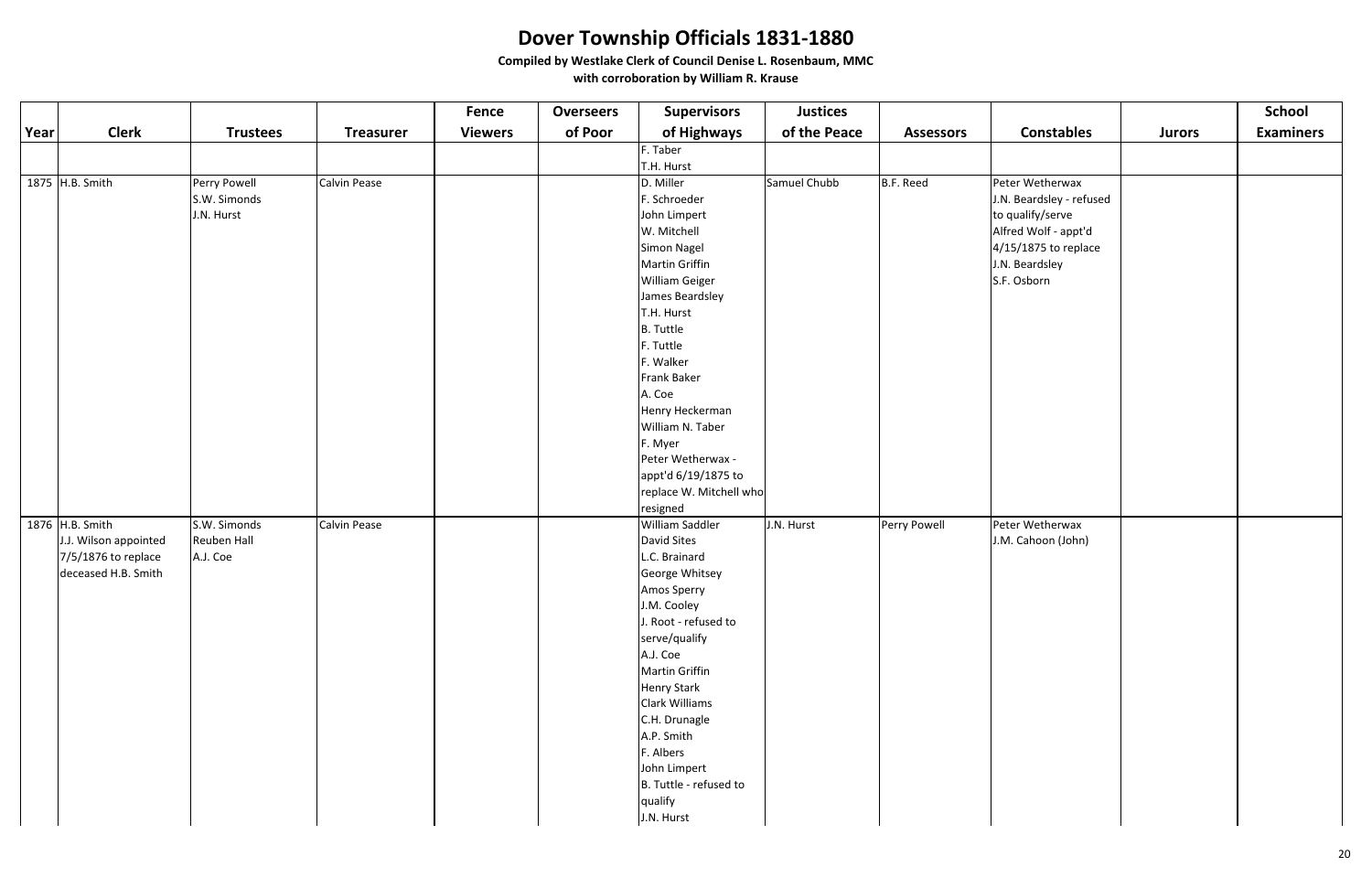|      |                  |                   |                     | <b>Fence</b>   | <b>Overseers</b> | <b>Supervisors</b>    | <b>Justices</b> |                      |                   |               | <b>School</b>    |
|------|------------------|-------------------|---------------------|----------------|------------------|-----------------------|-----------------|----------------------|-------------------|---------------|------------------|
| Year | <b>Clerk</b>     | <b>Trustees</b>   | <b>Treasurer</b>    | <b>Viewers</b> | of Poor          | of Highways           | of the Peace    | <b>Assessors</b>     | <b>Constables</b> | <b>Jurors</b> | <b>Examiners</b> |
|      |                  |                   |                     |                |                  | S.W. Simonds - appt'd |                 |                      |                   |               |                  |
|      |                  |                   |                     |                |                  | in place of J. Root   |                 |                      |                   |               |                  |
|      |                  |                   |                     |                |                  | L.C. Bement - appt'd  |                 |                      |                   |               |                  |
|      |                  |                   |                     |                |                  | in place of Simonds   |                 |                      |                   |               |                  |
|      |                  |                   |                     |                |                  | who refused to serve  |                 |                      |                   |               |                  |
|      |                  |                   |                     |                |                  | Henry Wischmeyer -    |                 |                      |                   |               |                  |
|      |                  |                   |                     |                |                  | appt'd in place of B. |                 |                      |                   |               |                  |
|      |                  |                   |                     |                |                  | Tuttle                |                 |                      |                   |               |                  |
|      | 1877 J.J. Wilson | S.W. Simonds      | Calvin Pease        |                |                  | D.D. Osborn           |                 | C.C. Reed            | A.B. Ward         |               |                  |
|      |                  | L.M. Coe          |                     |                |                  | Benjamin Tuttle       |                 |                      | J.S. Phinney      |               |                  |
|      |                  | Henry Wischmeyer  |                     |                |                  | William W. Aldrich    |                 |                      | J.M. Cahoon       |               |                  |
|      |                  |                   |                     |                |                  | John Jackson          |                 |                      |                   |               |                  |
|      |                  |                   |                     |                |                  | J.S. Phinney          |                 |                      |                   |               |                  |
|      |                  |                   |                     |                |                  | C.H. Hall             |                 |                      |                   |               |                  |
|      |                  |                   |                     |                |                  | A.P. Smith            |                 |                      |                   |               |                  |
|      |                  |                   |                     |                |                  | John Jenkins          |                 |                      |                   |               |                  |
|      |                  |                   |                     |                |                  | S.W. Simonds          |                 |                      |                   |               |                  |
|      |                  |                   |                     |                |                  | James L. Hand         |                 |                      |                   |               |                  |
|      |                  |                   |                     |                |                  | Martin Griffin        |                 |                      |                   |               |                  |
|      |                  |                   |                     |                |                  | Jesse Sites           |                 |                      |                   |               |                  |
|      |                  |                   |                     |                |                  | Clark Williams        |                 |                      |                   |               |                  |
|      |                  |                   |                     |                |                  | Casper Drunagle       |                 |                      |                   |               |                  |
|      |                  |                   |                     |                |                  | G.N. Moore            |                 |                      |                   |               |                  |
|      |                  |                   |                     |                |                  | Henry Heckerman       |                 |                      |                   |               |                  |
|      |                  |                   |                     |                |                  | Peter Hunger          |                 |                      |                   |               |                  |
|      |                  |                   |                     |                |                  | J.N. Hurst            |                 |                      |                   |               |                  |
|      | 1878 James Pease | S.W. Simonds      | <b>Calvin Pease</b> |                |                  | <b>Barny Williams</b> |                 | J.M. Cooley          | A.B. Ward         |               |                  |
|      |                  | James L. Hand     |                     |                |                  | Ami Beckley           |                 |                      | John Whitsey      |               |                  |
|      |                  | Henry Wischmeyer  |                     |                |                  | David Sites           |                 |                      |                   |               |                  |
|      |                  |                   |                     |                |                  | Levi Brainard         |                 |                      |                   |               |                  |
|      |                  |                   |                     |                |                  | John Reinker          |                 |                      |                   |               |                  |
|      |                  |                   |                     |                |                  | C.H. Hall             |                 |                      |                   |               |                  |
|      |                  |                   |                     |                |                  | Henry Wetherwax       |                 |                      |                   |               |                  |
|      |                  |                   |                     |                |                  | John Jenkins          |                 |                      |                   |               |                  |
|      |                  |                   |                     |                |                  | John Eberlin          |                 |                      |                   |               |                  |
|      |                  |                   |                     |                |                  | Saxton Berry          |                 |                      |                   |               |                  |
|      |                  |                   |                     |                |                  | Herman Niemeyer       |                 |                      |                   |               |                  |
|      |                  |                   |                     |                |                  | B.F. Reed             |                 |                      |                   |               |                  |
|      |                  |                   |                     |                |                  | John Wilson           |                 |                      |                   |               |                  |
|      |                  |                   |                     |                |                  | Henry Oring           |                 |                      |                   |               |                  |
|      |                  |                   |                     |                |                  | Thomas Hurst          |                 |                      |                   |               |                  |
|      | 1879 H.L. Lilly  | Benjamin Chappell | Calvin Pease        |                |                  | Reuben Osborn         | C.H. Hall       | <b>Wilber Bently</b> | Frank Baker       |               |                  |